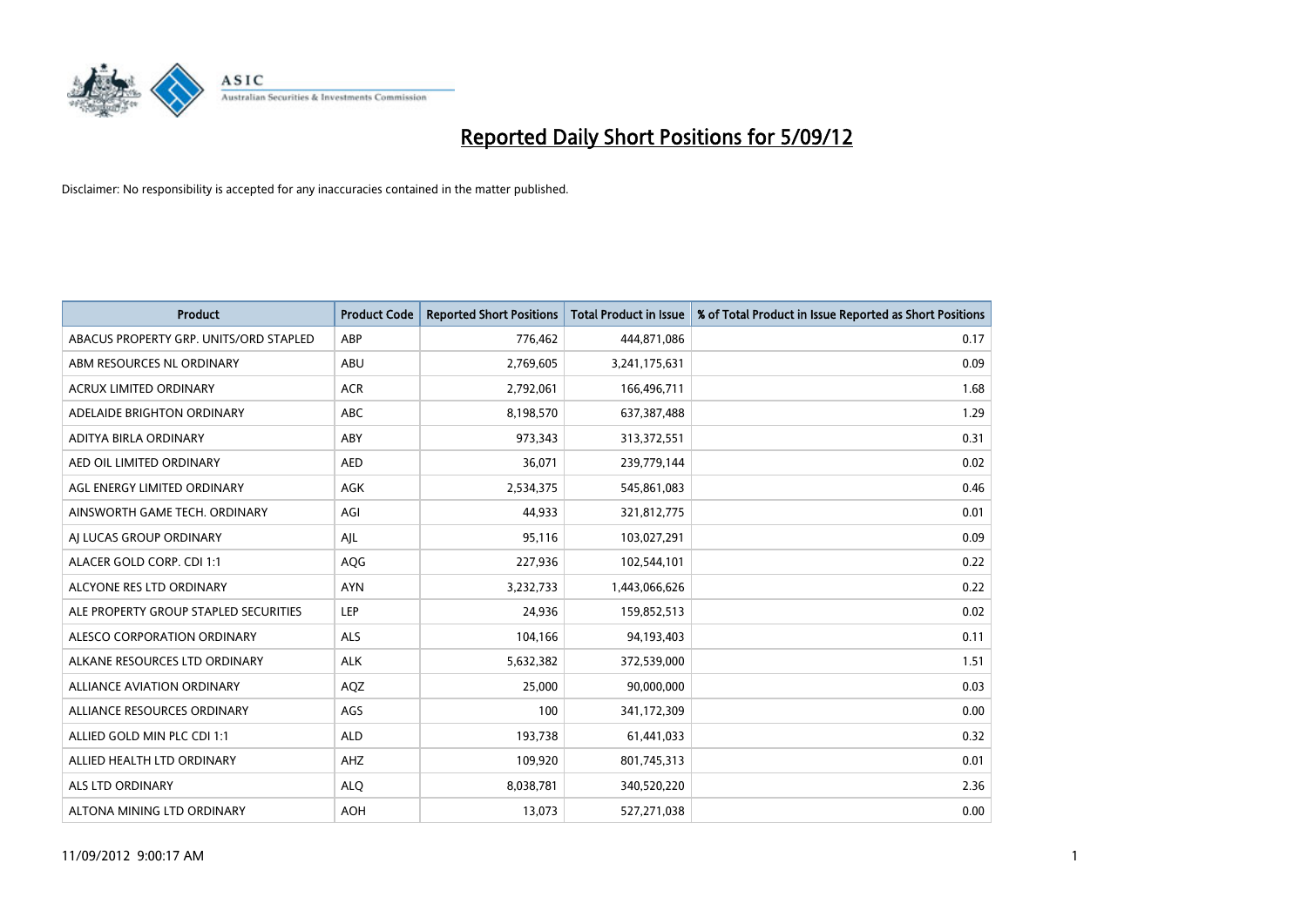

| <b>Product</b>                          | <b>Product Code</b> | <b>Reported Short Positions</b> | <b>Total Product in Issue</b> | % of Total Product in Issue Reported as Short Positions |
|-----------------------------------------|---------------------|---------------------------------|-------------------------------|---------------------------------------------------------|
| ALUMINA LIMITED ORDINARY                | <b>AWC</b>          | 213,659,673                     | 2,440,196,187                 | 8.76                                                    |
| AMCOR LIMITED ORDINARY                  | <b>AMC</b>          | 3,679,745                       | 1,206,684,923                 | 0.30                                                    |
| AMP LIMITED ORDINARY                    | AMP                 | 4,437,619                       | 2,894,931,180                 | 0.15                                                    |
| AMPELLA MINING ORDINARY                 | <b>AMX</b>          | 4,988,312                       | 246,800,493                   | 2.02                                                    |
| ANGLOGOLD ASHANTI CDI 5:1               | AGG                 | 3,000                           | 89,207,765                    | 0.00                                                    |
| ANSELL LIMITED ORDINARY                 | <b>ANN</b>          | 4,789,631                       | 130,656,668                   | 3.67                                                    |
| ANTARES ENERGY LTD ORDINARY             | <b>AZZ</b>          | 413,832                         | 257,000,000                   | 0.16                                                    |
| ANZ BANKING GRP LTD ORDINARY            | ANZ                 | 8,769,142                       | 2,716,019,028                 | 0.32                                                    |
| APA GROUP STAPLED SECURITIES            | <b>APA</b>          | 29,073,511                      | 644,485,583                   | 4.51                                                    |
| APN NEWS & MEDIA ORDINARY               | <b>APN</b>          | 24,108,366                      | 649,010,756                   | 3.71                                                    |
| AQUARIUS PLATINUM. ORDINARY             | <b>AOP</b>          | 12,105,880                      | 472,851,336                   | 2.56                                                    |
| AQUILA RESOURCES ORDINARY               | <b>AQA</b>          | 7,506,209                       | 411,804,442                   | 1.82                                                    |
| ARAFURA RESOURCE LTD ORDINARY           | <b>ARU</b>          | 5,648,505                       | 396,004,144                   | 1.43                                                    |
| ARB CORPORATION ORDINARY                | <b>ARP</b>          | 29.069                          | 72,481,302                    | 0.04                                                    |
| ARDENT LEISURE GROUP STAPLED SECURITIES | AAD                 | 856,666                         | 341,252,614                   | 0.25                                                    |
| ARISTOCRAT LEISURE ORDINARY             | <b>ALL</b>          | 25,014,958                      | 550,502,889                   | 4.54                                                    |
| ARRIUM LTD ORDINARY                     | ARI                 | 25,437,688                      | 1,345,665,626                 | 1.89                                                    |
| ASCIANO LIMITED ORDINARY                | <b>AIO</b>          | 7,403,183                       | 975,385,664                   | 0.76                                                    |
| ASG GROUP LIMITED ORDINARY              | <b>ASZ</b>          | 69,416                          | 172,172,079                   | 0.04                                                    |
| ASPEN GROUP ORD/UNITS STAPLED           | <b>APZ</b>          | 91,001                          | 600,507,326                   | 0.02                                                    |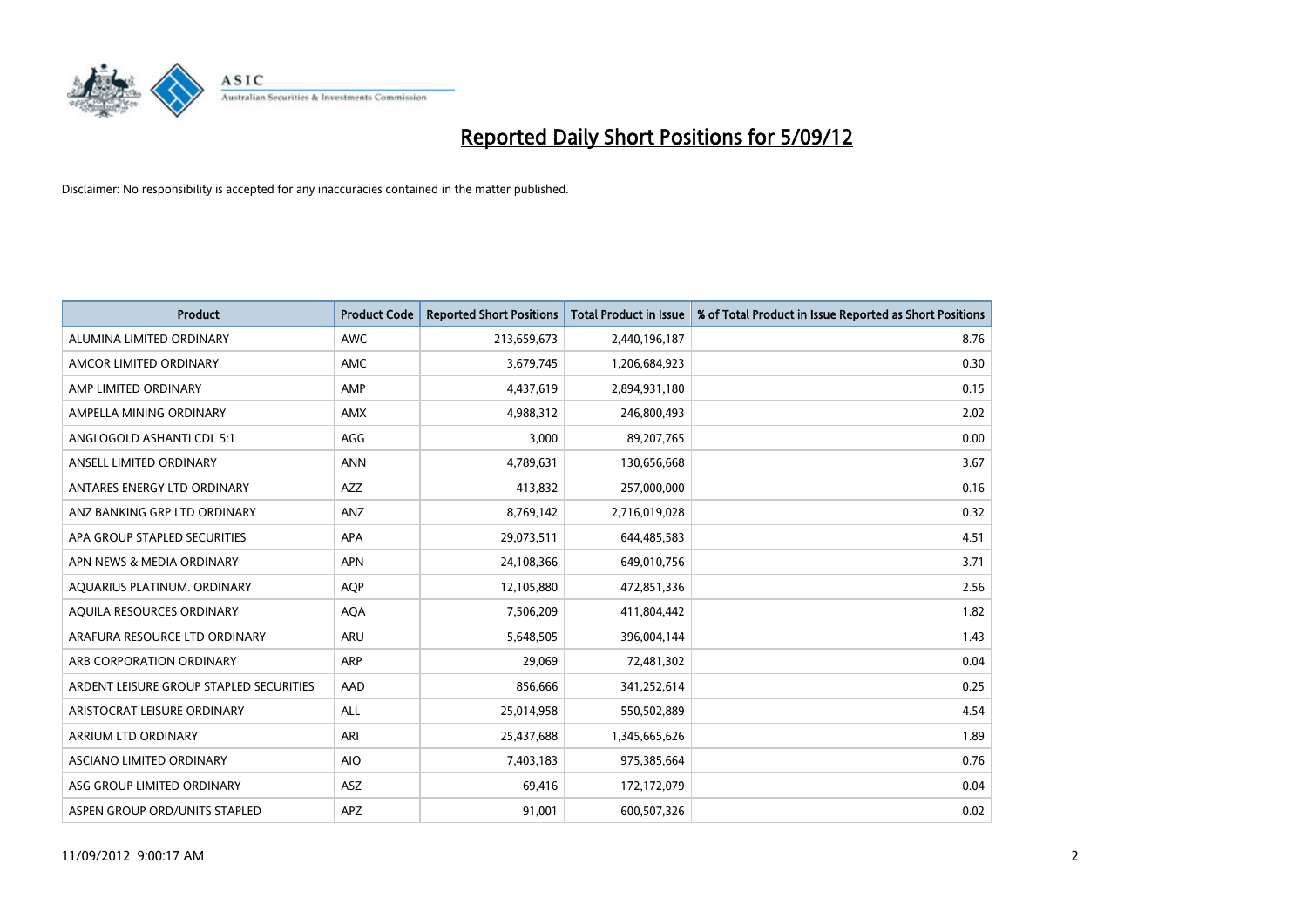

| <b>Product</b>                          | <b>Product Code</b> | <b>Reported Short Positions</b> | <b>Total Product in Issue</b> | % of Total Product in Issue Reported as Short Positions |
|-----------------------------------------|---------------------|---------------------------------|-------------------------------|---------------------------------------------------------|
| ASPIRE MINING LTD ORDINARY              | <b>AKM</b>          | 270,206                         | 620,594,556                   | 0.04                                                    |
| ASTRO JAP PROP GROUP STAPLED SECURITIES | AJA                 | 5,527                           | 58,445,002                    | 0.01                                                    |
| ASX LIMITED ORDINARY                    | <b>ASX</b>          | 3,178,354                       | 175,136,729                   | 1.81                                                    |
| ATLAS IRON LIMITED ORDINARY             | <b>AGO</b>          | 11,211,871                      | 904,580,993                   | 1.24                                                    |
| <b>AURORA OIL &amp; GAS ORDINARY</b>    | <b>AUT</b>          | 7,179,434                       | 447,885,778                   | 1.60                                                    |
| <b>AUSDRILL LIMITED ORDINARY</b>        | <b>ASL</b>          | 2,927,464                       | 304,397,289                   | 0.96                                                    |
| AUSENCO LIMITED ORDINARY                | AAX                 | 587,902                         | 123,872,665                   | 0.47                                                    |
| <b>AUSGOLD LIMITED ORDINARY</b>         | <b>AUC</b>          | 50,000                          | 136,264,601                   | 0.04                                                    |
| <b>AUSTAL LIMITED ORDINARY</b>          | ASB                 | 176,512                         | 188,193,007                   | 0.09                                                    |
| AUSTIN ENGINEERING ORDINARY             | <b>ANG</b>          | 49,075                          | 72,314,403                    | 0.07                                                    |
| AUSTRALAND PROPERTY STAPLED SECURITY    | <b>ALZ</b>          | 448,430                         | 576,846,597                   | 0.08                                                    |
| AUSTRALIAN AGRICULT. ORDINARY           | AAC                 | 315,259                         | 312,905,085                   | 0.10                                                    |
| AUSTRALIAN INFRASTR, UNITS/ORDINARY     | <b>AIX</b>          | 3,022,942                       | 620,733,944                   | 0.49                                                    |
| <b>AUSTRALIAN PHARM, ORDINARY</b>       | API                 | 328,987                         | 488,115,883                   | 0.07                                                    |
| <b>AUTOMOTIVE HOLDINGS ORDINARY</b>     | AHE                 | $\overline{2}$                  | 260,579,682                   | 0.00                                                    |
| AVJENNINGS LIMITED ORDINARY             | <b>AVJ</b>          | 175,001                         | 274,588,694                   | 0.06                                                    |
| AWE LIMITED ORDINARY                    | AWE                 | 3,950,263                       | 521,871,941                   | 0.76                                                    |
| AZIMUTH RES LTD ORDINARY                | <b>AZH</b>          | 1,299,546                       | 418,911,161                   | 0.31                                                    |
| AZUMAH RESOURCES ORDINARY               | <b>AZM</b>          | 500,000                         | 333,714,096                   | 0.15                                                    |
| BANDANNA ENERGY ORDINARY                | <b>BND</b>          | 3,889,843                       | 528,481,199                   | 0.74                                                    |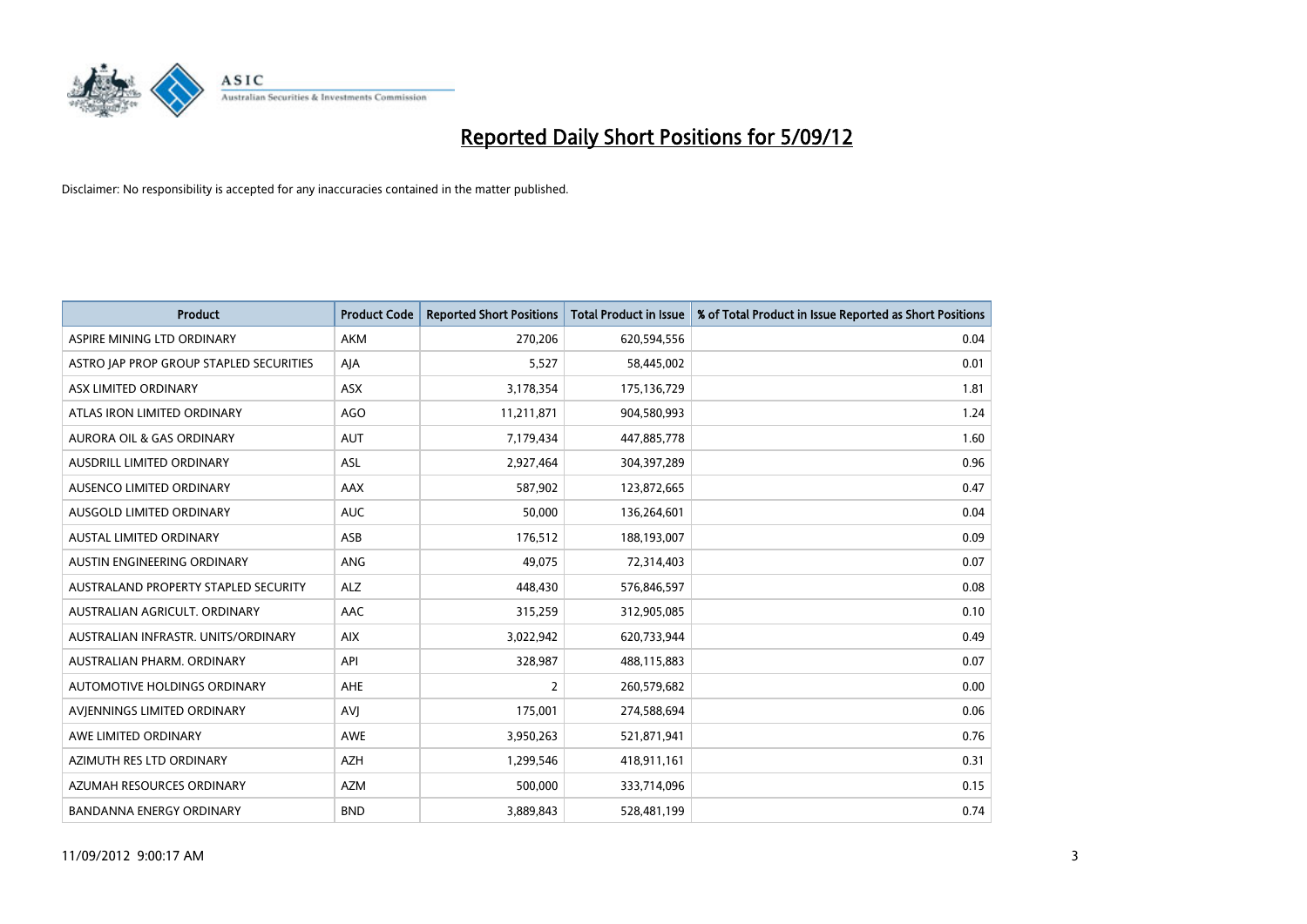

| <b>Product</b>                       | <b>Product Code</b> | <b>Reported Short Positions</b> | <b>Total Product in Issue</b> | % of Total Product in Issue Reported as Short Positions |
|--------------------------------------|---------------------|---------------------------------|-------------------------------|---------------------------------------------------------|
| BANK OF QUEENSLAND. ORDINARY         | <b>BOQ</b>          | 10,212,113                      | 308,797,224                   | 3.31                                                    |
| <b>BANNERMAN RESOURCES ORDINARY</b>  | <b>BMN</b>          | 10,000                          | 302,069,772                   | 0.00                                                    |
| <b>BASE RES LIMITED ORDINARY</b>     | <b>BSE</b>          | 650,510                         | 460,440,029                   | 0.14                                                    |
| BATHURST RESOURCES ORDINARY          | <b>BTU</b>          | 37,962,157                      | 696,747,997                   | 5.45                                                    |
| <b>BC IRON LIMITED ORDINARY</b>      | <b>BCI</b>          | 13,123                          | 103,861,000                   | 0.01                                                    |
| <b>BEACH ENERGY LIMITED ORDINARY</b> | <b>BPT</b>          | 23,377,845                      | 1,256,183,762                 | 1.86                                                    |
| BEADELL RESOURCE LTD ORDINARY        | <b>BDR</b>          | 13,819,217                      | 724,704,752                   | 1.91                                                    |
| BENDIGO AND ADELAIDE ORDINARY        | <b>BEN</b>          | 9,601,317                       | 396,663,707                   | 2.42                                                    |
| BERKELEY RESOURCES ORDINARY          | <b>BKY</b>          | 201,891                         | 179,393,273                   | 0.11                                                    |
| BETASHARES ASX RES ETF UNITS         | <b>ORE</b>          | 79,706                          | 6,120,745                     | 1.30                                                    |
| <b>BHP BILLITON LIMITED ORDINARY</b> | <b>BHP</b>          | 12,152,897                      | 3,211,691,105                 | 0.38                                                    |
| <b>BILLABONG ORDINARY</b>            | <b>BBG</b>          | 6,037,113                       | 478,944,292                   | 1.26                                                    |
| <b>BIOTA HOLDINGS ORDINARY</b>       | <b>BTA</b>          | 264,553                         | 182,763,651                   | 0.14                                                    |
| <b>BLACKTHORN RESOURCES ORDINARY</b> | <b>BTR</b>          | 149,679                         | 164,285,950                   | 0.09                                                    |
| <b>BLUESCOPE STEEL LTD ORDINARY</b>  | <b>BSL</b>          | 25,388,400                      | 3,349,185,247                 | 0.76                                                    |
| <b>BOART LONGYEAR ORDINARY</b>       | <b>BLY</b>          | 7,146,727                       | 461,163,412                   | 1.55                                                    |
| <b>BOOM LOGISTICS ORDINARY</b>       | <b>BOL</b>          | 50,958                          | 468,663,585                   | 0.01                                                    |
| BORAL LIMITED. ORDINARY              | <b>BLD</b>          | 47,575,378                      | 758,572,140                   | 6.27                                                    |
| <b>BRADKEN LIMITED ORDINARY</b>      | <b>BKN</b>          | 4,646,564                       | 168,629,376                   | 2.76                                                    |
| <b>BRAMBLES LIMITED ORDINARY</b>     | <b>BXB</b>          | 7,442,081                       | 1,555,197,130                 | 0.48                                                    |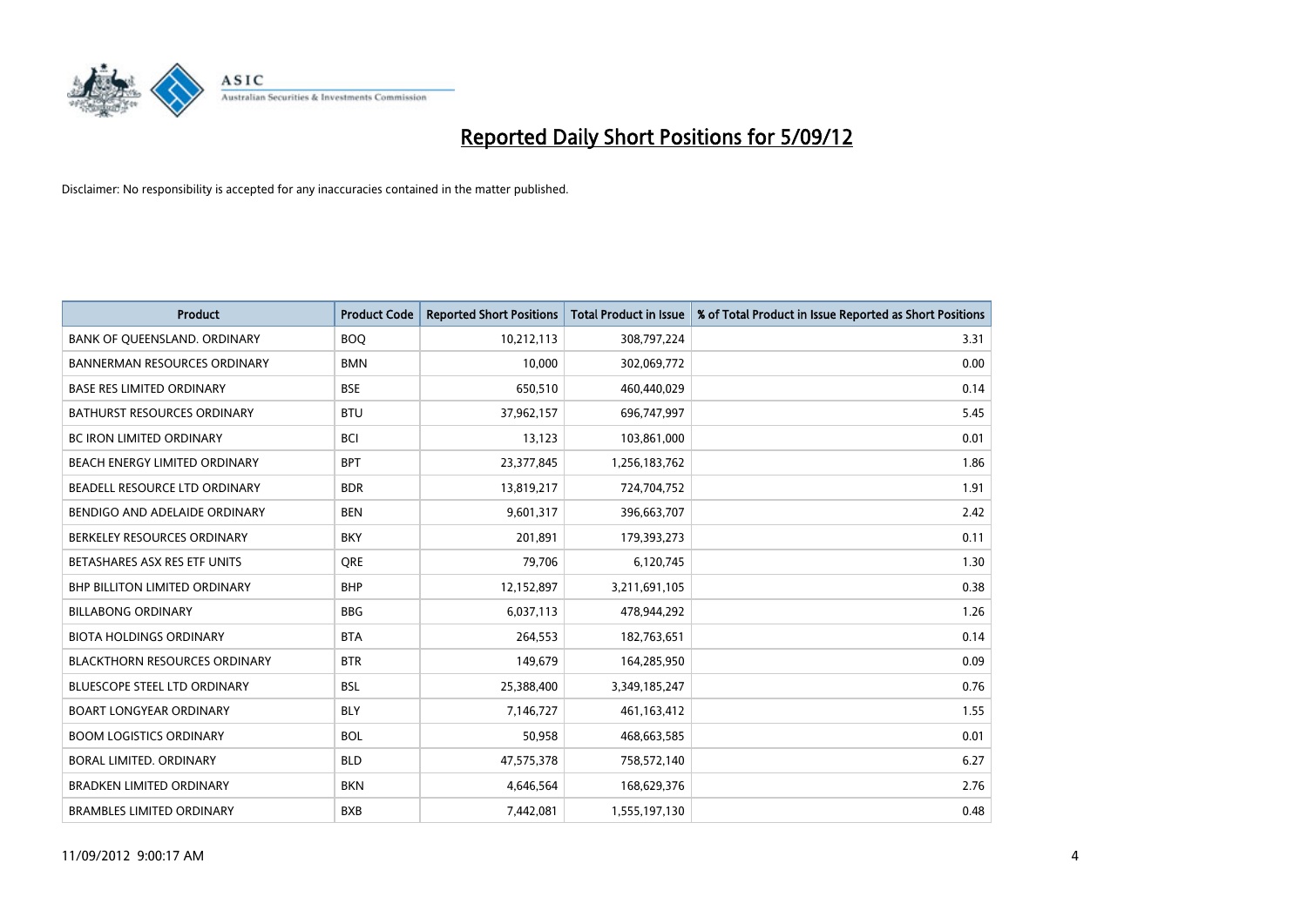

| <b>Product</b>                          | <b>Product Code</b> | <b>Reported Short Positions</b> | <b>Total Product in Issue</b> | % of Total Product in Issue Reported as Short Positions |
|-----------------------------------------|---------------------|---------------------------------|-------------------------------|---------------------------------------------------------|
| <b>BREVILLE GROUP LTD ORDINARY</b>      | <b>BRG</b>          | 1,424                           | 130,095,322                   | 0.00                                                    |
| BRICKWORKS LIMITED ORDINARY             | <b>BKW</b>          | 13,678                          | 147,567,333                   | 0.01                                                    |
| BT INVESTMENT MNGMNT ORDINARY           | <b>BTT</b>          | 374,642                         | 267,906,977                   | 0.14                                                    |
| BUCCANEER ENERGY LTD ORDINARY           | <b>BCC</b>          | 8,394,535                       | 1,133,975,491                 | 0.74                                                    |
| <b>BURU ENERGY ORDINARY</b>             | <b>BRU</b>          | 9,628,657                       | 251,032,144                   | 3.84                                                    |
| <b>BWP TRUST ORDINARY UNITS</b>         | <b>BWP</b>          | 3,444,215                       | 533,645,790                   | 0.65                                                    |
| CABCHARGE AUSTRALIA ORDINARY            | CAB                 | 5,033,830                       | 120,430,683                   | 4.18                                                    |
| CALIBRE GROUP LTD ORDINARY              | CGH                 | 252,799                         | 293,192,506                   | 0.09                                                    |
| CALTEX AUSTRALIA ORDINARY               | <b>CTX</b>          | 4,058,409                       | 270,000,000                   | 1.50                                                    |
| CAPE LAMBERT RES LTD ORDINARY           | <b>CFE</b>          | 459,135                         | 689,108,792                   | 0.07                                                    |
| CARABELLA RES LTD ORDINARY              | <b>CLR</b>          | 405,301                         | 133,642,797                   | 0.30                                                    |
| <b>CARBON ENERGY ORDINARY</b>           | <b>CNX</b>          | 48,071                          | 773,999,771                   | 0.01                                                    |
| <b>CARDNO LIMITED ORDINARY</b>          | <b>CDD</b>          | 1,064,647                       | 138,578,044                   | 0.77                                                    |
| CARNARVON PETROLEUM ORDINARY            | <b>CVN</b>          | 102,056                         | 694,644,634                   | 0.01                                                    |
| CARSALES.COM LTD ORDINARY               | <b>CRZ</b>          | 17,734,260                      | 233,689,223                   | 7.59                                                    |
| CEDAR WOODS PROP. ORDINARY              | <b>CWP</b>          | 45,562                          | 72,189,514                    | 0.06                                                    |
| CENTRO RETAIL AUST ORD/UNIT STAPLED SEC | <b>CRF</b>          | 23,451,904                      | 1,427,391,696                 | 1.64                                                    |
| <b>CERAMIC FUEL CELLS ORDINARY</b>      | CFU                 | 701,892                         | 1,366,298,863                 | 0.05                                                    |
| CFS RETAIL TRUST GRP STAPLED SECURITIES | <b>CFX</b>          | 46,669,208                      | 2,828,495,659                 | 1.65                                                    |
| CGA MINING LIMITED ORDINARY             | <b>CGX</b>          | 4.823                           | 337,775,726                   | 0.00                                                    |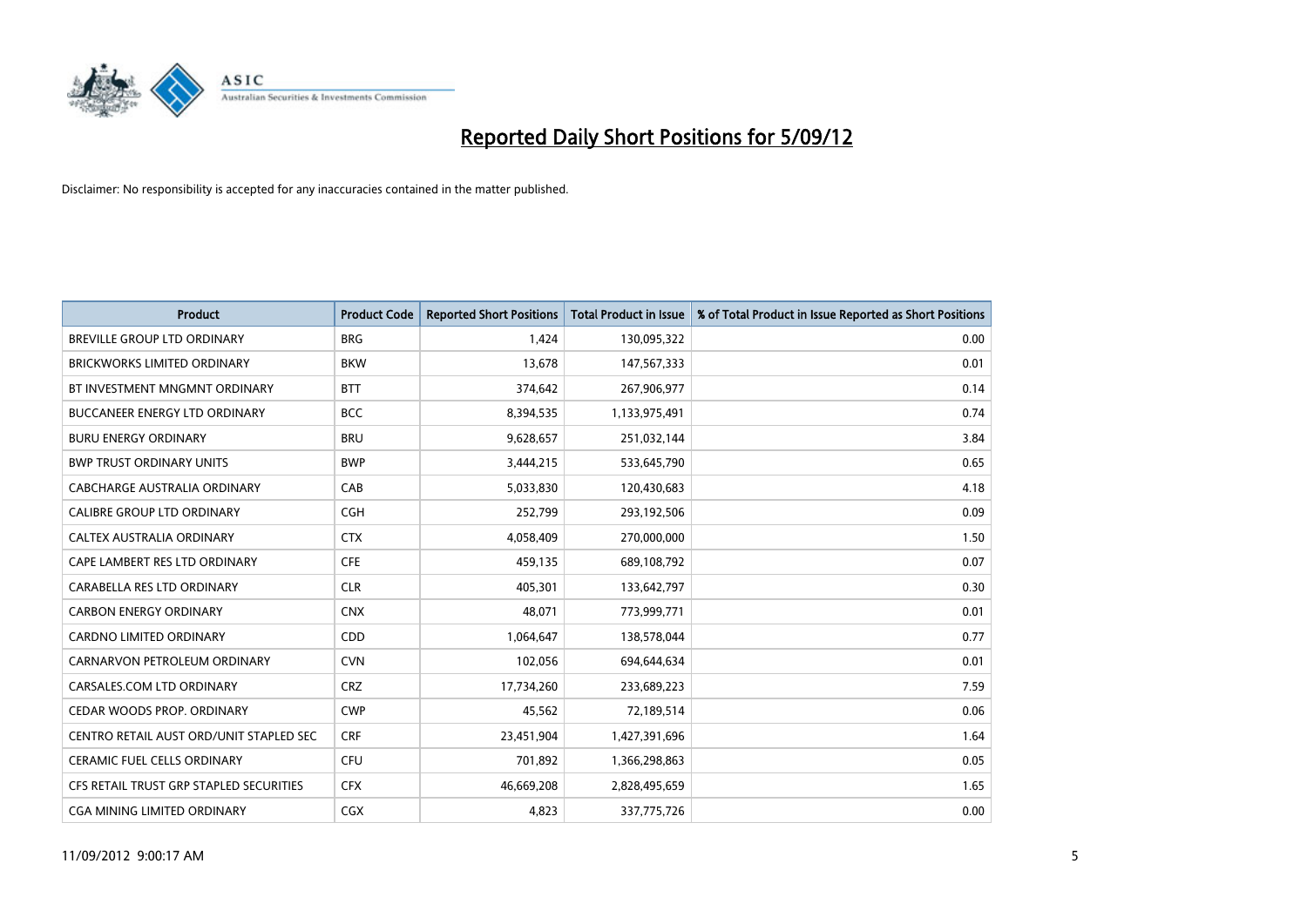

| <b>Product</b>                           | <b>Product Code</b> | <b>Reported Short Positions</b> | <b>Total Product in Issue</b> | % of Total Product in Issue Reported as Short Positions |
|------------------------------------------|---------------------|---------------------------------|-------------------------------|---------------------------------------------------------|
| CHALLENGER DIV.PRO. STAPLED UNITS        | <b>CDI</b>          | 160,287                         | 214,101,013                   | 0.07                                                    |
| <b>CHALLENGER INFRAST, STAPLED UNITS</b> | <b>CIF</b>          | 541,447                         | 316,223,785                   | 0.17                                                    |
| <b>CHALLENGER LIMITED ORDINARY</b>       | <b>CGF</b>          | 10,234,434                      | 544,652,710                   | 1.88                                                    |
| CHARTER HALL GROUP STAPLED US PROHIBIT.  | <b>CHC</b>          | 223,545                         | 298,399,347                   | 0.07                                                    |
| <b>CHARTER HALL RETAIL UNITS</b>         | <b>COR</b>          | 1,056,272                       | 299,628,571                   | 0.35                                                    |
| <b>CHORUS LIMITED ORDINARY</b>           | <b>CNU</b>          | 1,135,315                       | 385,082,123                   | 0.29                                                    |
| CITIGOLD CORP LTD ORDINARY               | <b>CTO</b>          | 1,055,317                       | 1,238,622,051                 | 0.09                                                    |
| <b>CLOUGH LIMITED ORDINARY</b>           | <b>CLO</b>          | 102,052                         | 773,787,656                   | 0.01                                                    |
| <b>CNPR GRP UNITS/ORD STAPLED</b>        | <b>CNP</b>          | 2,537                           | 972,414,514                   | 0.00                                                    |
| COAL OF AFRICA LTD ORDINARY              | <b>CZA</b>          | 210,854                         | 766,042,402                   | 0.03                                                    |
| <b>COALSPUR MINES LTD ORDINARY</b>       | <b>CPL</b>          | 13,282,996                      | 620,729,899                   | 2.14                                                    |
| <b>COBAR CONSOLIDATED ORDINARY</b>       | CCU                 | 31,068                          | 210,101,187                   | 0.01                                                    |
| COCA-COLA AMATIL ORDINARY                | <b>CCL</b>          | 3,541,333                       | 761,319,007                   | 0.47                                                    |
| <b>COCHLEAR LIMITED ORDINARY</b>         | <b>COH</b>          | 5,420,293                       | 56,972,605                    | 9.51                                                    |
| <b>COCKATOO COAL ORDINARY</b>            | <b>COK</b>          | 14,614,791                      | 1,016,746,908                 | 1.44                                                    |
| <b>COLLINS FOODS LTD ORDINARY</b>        | <b>CKF</b>          | 23,670                          | 93,000,003                    | 0.03                                                    |
| COMMONWEALTH BANK, ORDINARY              | <b>CBA</b>          | 19,594,878                      | 1,592,154,780                 | 1.23                                                    |
| <b>COMMONWEALTH PROP ORDINARY UNITS</b>  | <b>CPA</b>          | 25,120,586                      | 2,347,003,413                 | 1.07                                                    |
| <b>COMPASS RESOURCES ORDINARY</b>        | <b>CMR</b>          | 7,472                           | 1,403,744,100                 | 0.00                                                    |
| <b>COMPUTERSHARE LTD ORDINARY</b>        | CPU                 | 7,941,898                       | 555,664,059                   | 1.43                                                    |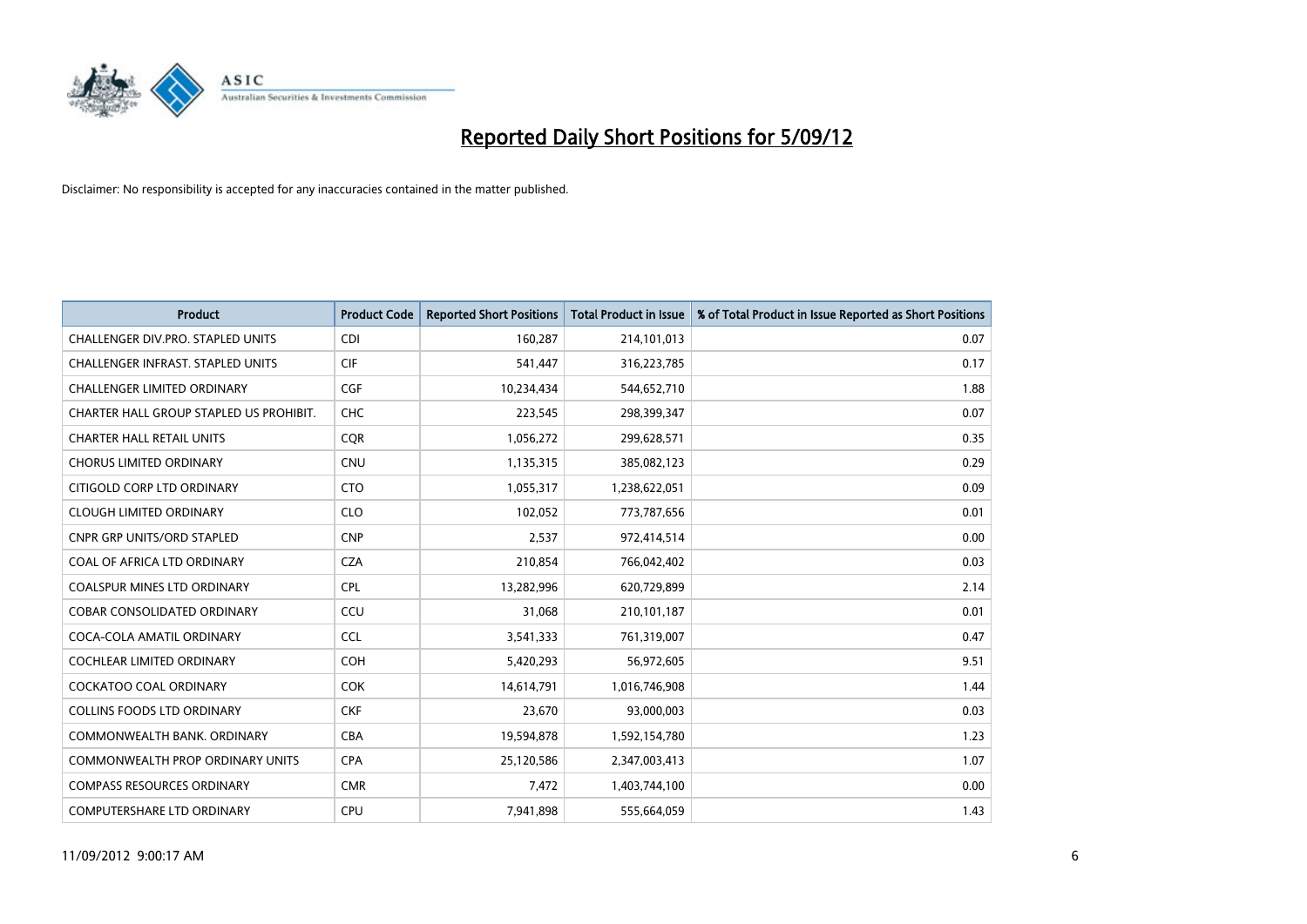

| <b>Product</b>                          | <b>Product Code</b> | <b>Reported Short Positions</b> | <b>Total Product in Issue</b> | % of Total Product in Issue Reported as Short Positions |
|-----------------------------------------|---------------------|---------------------------------|-------------------------------|---------------------------------------------------------|
| CONSOLIDATED MEDIA, ORDINARY            | <b>CMI</b>          | 981,138                         | 561,834,996                   | 0.17                                                    |
| CONTINENTAL COAL LTD ORDINARY           | CCC                 | 983                             | 445,894,046                   | 0.00                                                    |
| <b>COOPER ENERGY LTD ORDINARY</b>       | <b>COE</b>          | 37,962                          | 328,694,257                   | 0.01                                                    |
| CREDIT CORP GROUP ORDINARY              | <b>CCP</b>          | 45,725                          | 45,571,114                    | 0.10                                                    |
| <b>CROMWELL PROP STAPLED SECURITIES</b> | <b>CMW</b>          | 4,029                           | 1,172,569,708                 | 0.00                                                    |
| <b>CROWN LIMITED ORDINARY</b>           | <b>CWN</b>          | 4,262,131                       | 728,394,185                   | 0.59                                                    |
| <b>CSG LIMITED ORDINARY</b>             | CSV                 | 1,374,582                       | 282,567,499                   | 0.49                                                    |
| <b>CSL LIMITED ORDINARY</b>             | <b>CSL</b>          | 3,879,152                       | 505,573,127                   | 0.77                                                    |
| <b>CSR LIMITED ORDINARY</b>             | <b>CSR</b>          | 45,332,075                      | 506,000,315                   | 8.96                                                    |
| <b>CUDECO LIMITED ORDINARY</b>          | CDU                 | 5,440,407                       | 188,043,961                   | 2.89                                                    |
| <b>CUE ENERGY RESOURCE ORDINARY</b>     | <b>CUE</b>          | 24,777                          | 698,119,720                   | 0.00                                                    |
| DART ENERGY LTD ORDINARY                | <b>DTE</b>          | 16,579,208                      | 769,240,406                   | 2.16                                                    |
| DAVID JONES LIMITED ORDINARY            | <b>DJS</b>          | 49,953,768                      | 528,655,600                   | 9.45                                                    |
| <b>DECMIL GROUP LIMITED ORDINARY</b>    | <b>DCG</b>          | 735,489                         | 167, 567, 757                 | 0.44                                                    |
| DEEP YELLOW LIMITED ORDINARY            | <b>DYL</b>          | 2                               | 1,269,412,056                 | 0.00                                                    |
| DEXUS PROPERTY GROUP STAPLED UNITS      | <b>DXS</b>          | 11,258,657                      | 4,839,024,176                 | 0.23                                                    |
| DISCOVERY METALS LTD ORDINARY           | <b>DML</b>          | 11,074,291                      | 483,794,898                   | 2.29                                                    |
| DOMINO PIZZA ENTERPR ORDINARY           | <b>DMP</b>          | 282,522                         | 70,092,674                    | 0.40                                                    |
| DORAY MINERALS LTD ORDINARY             | <b>DRM</b>          | 199,464                         | 81,626,525                    | 0.24                                                    |
| DOWNER EDI LIMITED ORDINARY             | <b>DOW</b>          | 15,812,488                      | 429,100,296                   | 3.69                                                    |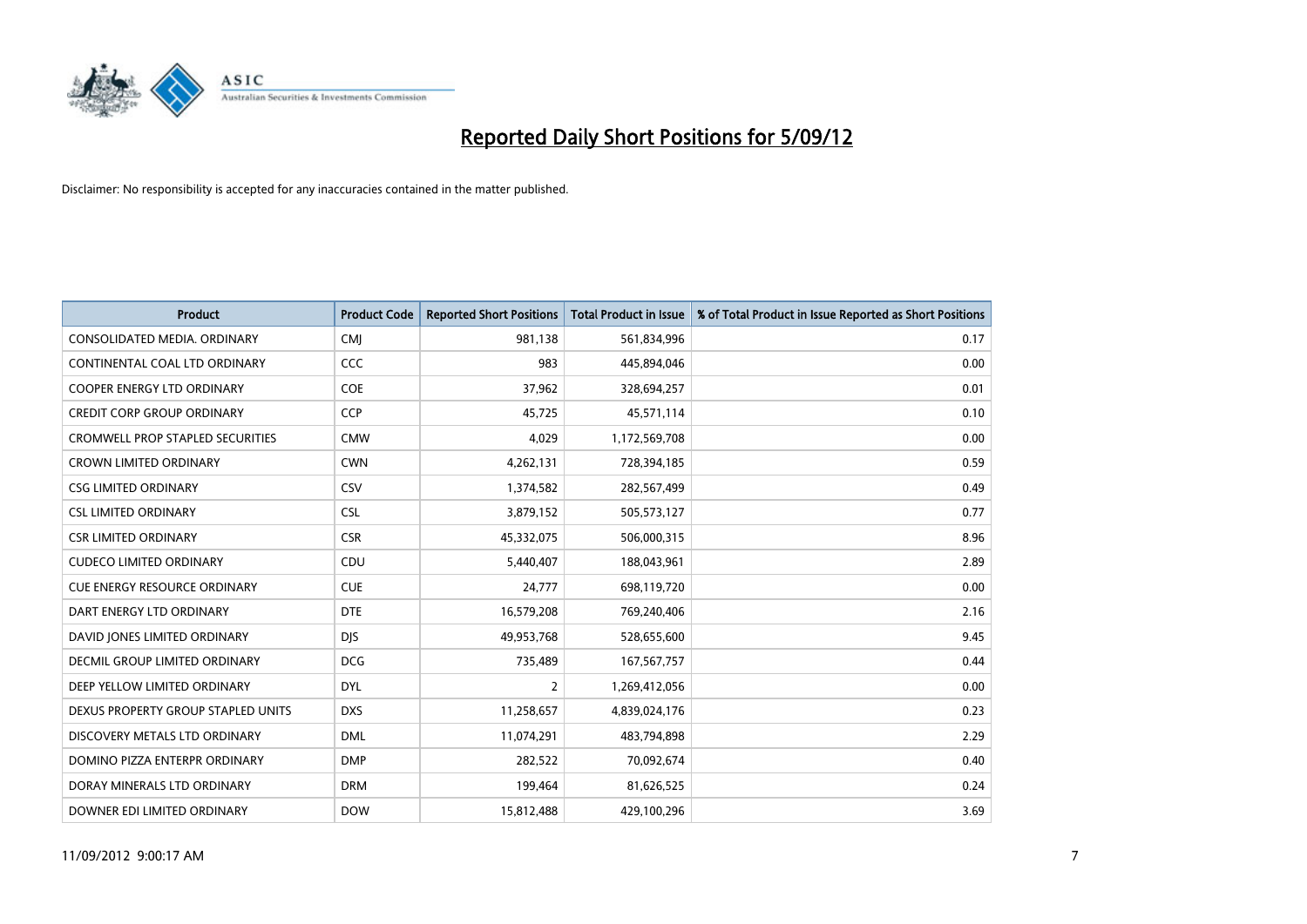

| <b>Product</b>                        | <b>Product Code</b> | <b>Reported Short Positions</b> | <b>Total Product in Issue</b> | % of Total Product in Issue Reported as Short Positions |
|---------------------------------------|---------------------|---------------------------------|-------------------------------|---------------------------------------------------------|
| DRILLSEARCH ENERGY ORDINARY           | <b>DLS</b>          | 3,223,376                       | 386,468,803                   | 0.83                                                    |
| DUET GROUP STAPLED US PROHIBIT.       | <b>DUE</b>          | 7,190,062                       | 1,116,638,606                 | 0.64                                                    |
| DULUXGROUP LIMITED ORDINARY           | <b>DLX</b>          | 8,057,375                       | 368,984,902                   | 2.18                                                    |
| ECHO ENTERTAINMENT ORDINARY           | EGP                 | 15,596,343                      | 825,672,730                   | 1.89                                                    |
| <b>ELDERS LIMITED ORDINARY</b>        | <b>ELD</b>          | 18,236,636                      | 448,598,480                   | 4.07                                                    |
| ELEMENTAL MINERALS ORDINARY           | <b>ELM</b>          | 222,127                         | 243,614,280                   | 0.09                                                    |
| ELEMENTOS LIMITED ORDINARY            | <b>ELT</b>          | 16                              | 82,383,526                    | 0.00                                                    |
| <b>EMECO HOLDINGS ORDINARY</b>        | <b>EHL</b>          | 9,096,927                       | 631,237,586                   | 1.44                                                    |
| <b>ENDEAVOUR MIN CORP CDI 1:1</b>     | <b>EVR</b>          | 142,711                         | 117,423,514                   | 0.12                                                    |
| <b>ENERGY RESOURCES ORDINARY 'A'</b>  | <b>ERA</b>          | 6,982,311                       | 517,725,062                   | 1.35                                                    |
| <b>ENERGY WORLD CORPOR. ORDINARY</b>  | <b>EWC</b>          | 18,877,292                      | 1,734,166,672                 | 1.09                                                    |
| <b>ENVESTRA LIMITED ORDINARY</b>      | <b>ENV</b>          | 15,845,824                      | 1,572,392,111                 | 1.01                                                    |
| EQUATORIAL RES LTD ORDINARY           | <b>EQX</b>          | 76,240                          | 117,235,353                   | 0.07                                                    |
| EVOLUTION MINING LTD ORDINARY         | <b>EVN</b>          | 1,767,889                       | 707,605,713                   | 0.25                                                    |
| FAIRFAX MEDIA LTD ORDINARY            | <b>FXI</b>          | 266,683,152                     | 2,351,955,725                 | 11.34                                                   |
| FAR LTD ORDINARY                      | <b>FAR</b>          | 21,000,000                      | 2,499,846,742                 | 0.84                                                    |
| FINBAR GROUP LIMITED ORDINARY         | <b>FRI</b>          | 17,473                          | 214,172,868                   | 0.01                                                    |
| FKP PROPERTY GROUP STAPLED SECURITIES | <b>FKP</b>          | 55,436,908                      | 1,212,083,417                 | 4.57                                                    |
| FLEETWOOD CORP ORDINARY               | <b>FWD</b>          | 1,053,774                       | 59,217,993                    | 1.78                                                    |
| FLETCHER BUILDING ORDINARY            | <b>FBU</b>          | 10,976,738                      | 682,866,936                   | 1.61                                                    |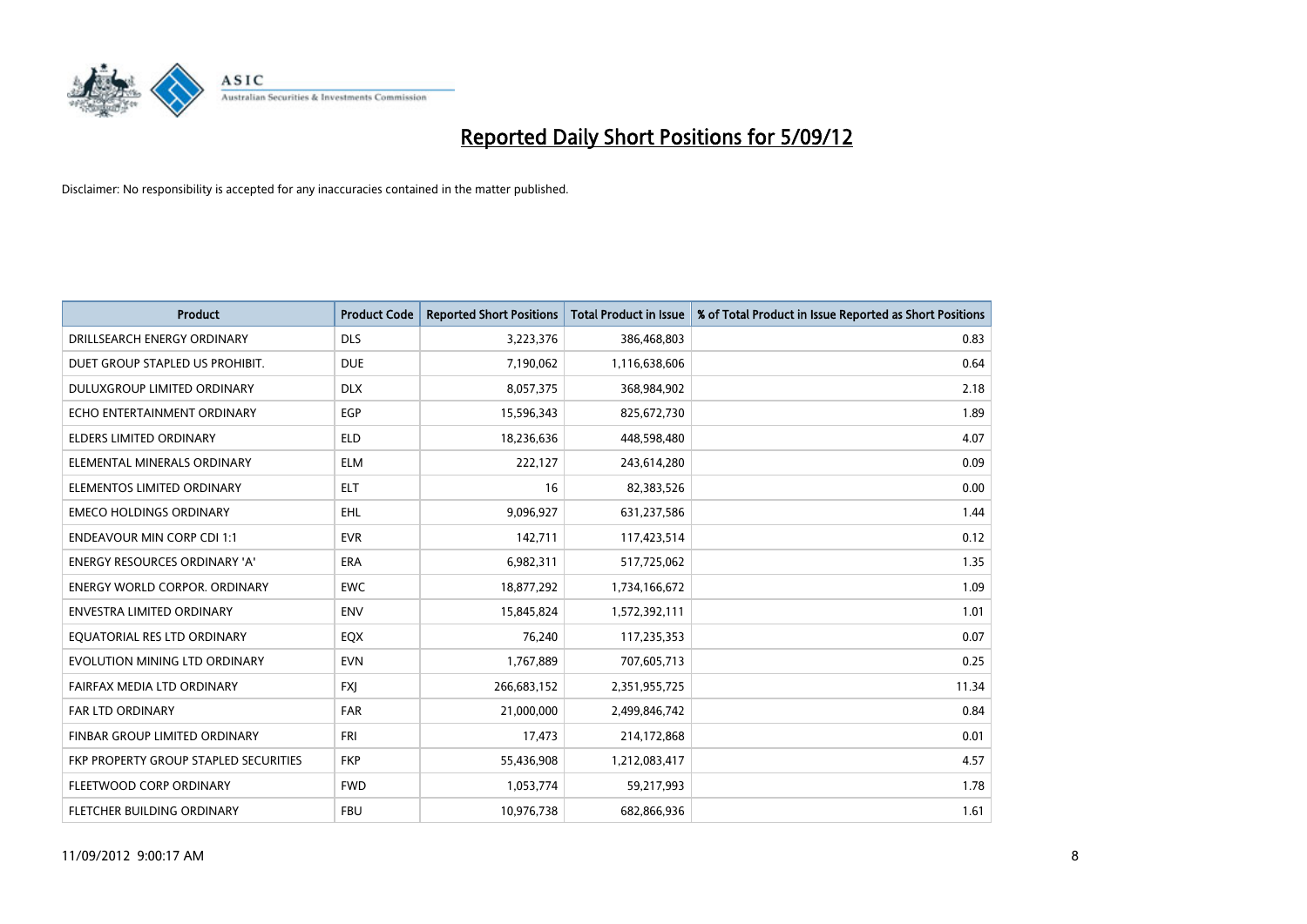

| <b>Product</b>                            | <b>Product Code</b> | <b>Reported Short Positions</b> | <b>Total Product in Issue</b> | % of Total Product in Issue Reported as Short Positions |
|-------------------------------------------|---------------------|---------------------------------|-------------------------------|---------------------------------------------------------|
| <b>FLEXIGROUP LIMITED ORDINARY</b>        | <b>FXL</b>          | 26,328                          | 284,486,499                   | 0.01                                                    |
| FLIGHT CENTRE ORDINARY                    | <b>FLT</b>          | 13,196,204                      | 100,072,666                   | 13.19                                                   |
| <b>FLINDERS MINES LTD ORDINARY</b>        | <b>FMS</b>          | 992,107                         | 1,821,300,404                 | 0.05                                                    |
| FORGE GROUP LIMITED ORDINARY              | FGE                 | 555,890                         | 86,169,014                    | 0.65                                                    |
| FORTESCUE METALS GRP ORDINARY             | <b>FMG</b>          | 230, 217, 753                   | 3,113,798,659                 | 7.39                                                    |
| <b>G.U.D. HOLDINGS ORDINARY</b>           | GUD                 | 1,398,894                       | 70,803,455                    | 1.98                                                    |
| <b>GALAXY RESOURCES ORDINARY</b>          | <b>GXY</b>          | 5,875,356                       | 506,359,341                   | 1.16                                                    |
| <b>GENETIC TECHNOLOGIES ORDINARY</b>      | <b>GTG</b>          | 647,400                         | 464,771,819                   | 0.14                                                    |
| <b>GEODYNAMICS LIMITED ORDINARY</b>       | GDY                 | 850                             | 406,452,608                   | 0.00                                                    |
| <b>GINDALBIE METALS LTD ORDINARY</b>      | GBG                 | 56,395,159                      | 1,247,487,454                 | 4.52                                                    |
| <b>GOLD ROAD RES LTD ORDINARY</b>         | GOR                 | 170,324                         | 390,015,665                   | 0.04                                                    |
| <b>GOODMAN FIELDER, ORDINARY</b>          | GFF                 | 43,829,339                      | 1,955,559,207                 | 2.24                                                    |
| <b>GOODMAN GROUP STAPLED US PROHIBIT.</b> | <b>GMG</b>          | 13,386,327                      | 1,605,107,475                 | 0.83                                                    |
| <b>GPT GROUP STAPLED SEC.</b>             | <b>GPT</b>          | 5,408,557                       | 1,766,785,075                 | 0.31                                                    |
| <b>GRAINCORP LIMITED A CLASS ORDINARY</b> | <b>GNC</b>          | 1,859,187                       | 198,318,900                   | 0.94                                                    |
| <b>GRANGE RESOURCES. ORDINARY</b>         | GRR                 | 3,192,209                       | 1,155,487,102                 | 0.28                                                    |
| <b>GREENLAND MIN EN LTD ORDINARY</b>      | GGG                 | 3,642,199                       | 416,590,488                   | 0.87                                                    |
| <b>GRYPHON MINERALS LTD ORDINARY</b>      | GRY                 | 17,938,823                      | 348,264,983                   | 5.15                                                    |
| <b>GUILDFORD COAL LTD ORDINARY</b>        | <b>GUF</b>          | 1,930,732                       | 521,046,899                   | 0.37                                                    |
| <b>GUIARAT NRE COAL LTD ORDINARY</b>      | <b>GNM</b>          | 588.096                         | 1,123,137,858                 | 0.05                                                    |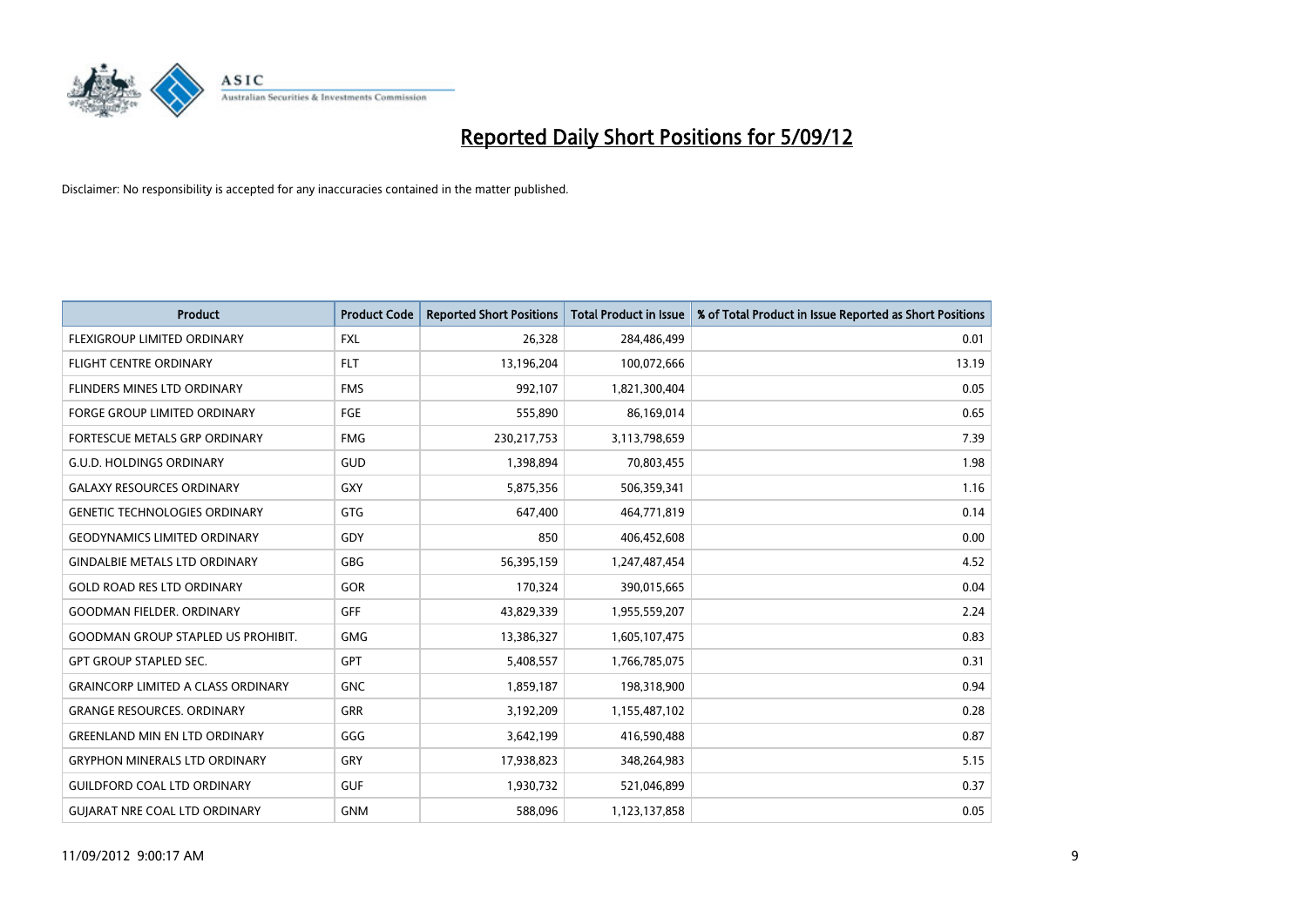

| <b>Product</b>                           | <b>Product Code</b> | <b>Reported Short Positions</b> | <b>Total Product in Issue</b> | % of Total Product in Issue Reported as Short Positions |
|------------------------------------------|---------------------|---------------------------------|-------------------------------|---------------------------------------------------------|
| <b>GUNNS LIMITED ORDINARY</b>            | <b>GNS</b>          | 55,105,305                      | 848,401,559                   | 6.50                                                    |
| <b>GWA GROUP LTD ORDINARY</b>            | <b>GWA</b>          | 12,895,316                      | 302,005,514                   | 4.27                                                    |
| HARVEY NORMAN ORDINARY                   | <b>HVN</b>          | 95,229,413                      | 1,062,316,784                 | 8.96                                                    |
| HASTIE GROUP LIMITED ORDINARY            | <b>HST</b>          | 233,914                         | 137,353,504                   | 0.17                                                    |
| HASTINGS DIVERSIFIED STAPLED SECURITY    | <b>HDF</b>          | 996,339                         | 530,001,072                   | 0.19                                                    |
| <b>HENDERSON GROUP CDI 1:1</b>           | <b>HGG</b>          | 7,240,770                       | 704,007,724                   | 1.03                                                    |
| HFA HOLDINGS LIMITED ORDINARY            | <b>HFA</b>          | 14,757                          | 117,332,831                   | 0.01                                                    |
| <b>HIGHLANDS PACIFIC ORDINARY</b>        | <b>HIG</b>          | 700,000                         | 789,132,854                   | 0.09                                                    |
| HILLGROVE RES LTD ORDINARY               | <b>HGO</b>          | 6,319,693                       | 1,022,760,221                 | 0.62                                                    |
| HILLS HOLDINGS LTD ORDINARY              | <b>HIL</b>          | 2,925,257                       | 246,500,444                   | 1.19                                                    |
| HORIZON OIL LIMITED ORDINARY             | <b>HZN</b>          | 24,241,650                      | 1,130,811,515                 | 2.14                                                    |
| <b>ICON ENERGY LIMITED ORDINARY</b>      | <b>ICN</b>          | 72                              | 469,301,394                   | 0.00                                                    |
| <b>IINET LIMITED ORDINARY</b>            | <b>IIN</b>          | 37,876                          | 160,968,847                   | 0.02                                                    |
| <b>ILUKA RESOURCES ORDINARY</b>          | ILU                 | 43,583,208                      | 418,700,517                   | 10.41                                                   |
| IMDEX LIMITED ORDINARY                   | <b>IMD</b>          | 1,072,614                       | 208,235,426                   | 0.52                                                    |
| <b>INCITEC PIVOT ORDINARY</b>            | <b>IPL</b>          | 2,171,929                       | 1,628,730,107                 | 0.13                                                    |
| <b>INDEPENDENCE GROUP ORDINARY</b>       | <b>IGO</b>          | 11,665,588                      | 232,882,535                   | 5.01                                                    |
| INDOPHIL RESOURCES ORDINARY              | <b>IRN</b>          | 870,388                         | 1,203,146,194                 | 0.07                                                    |
| <b>INDUSTREA LIMITED ORDINARY</b>        | <b>IDL</b>          | 3,622,645                       | 370,268,218                   | 0.98                                                    |
| <b>INFIGEN ENERGY STAPLED SECURITIES</b> | <b>IFN</b>          | 3,179,373                       | 762,265,972                   | 0.42                                                    |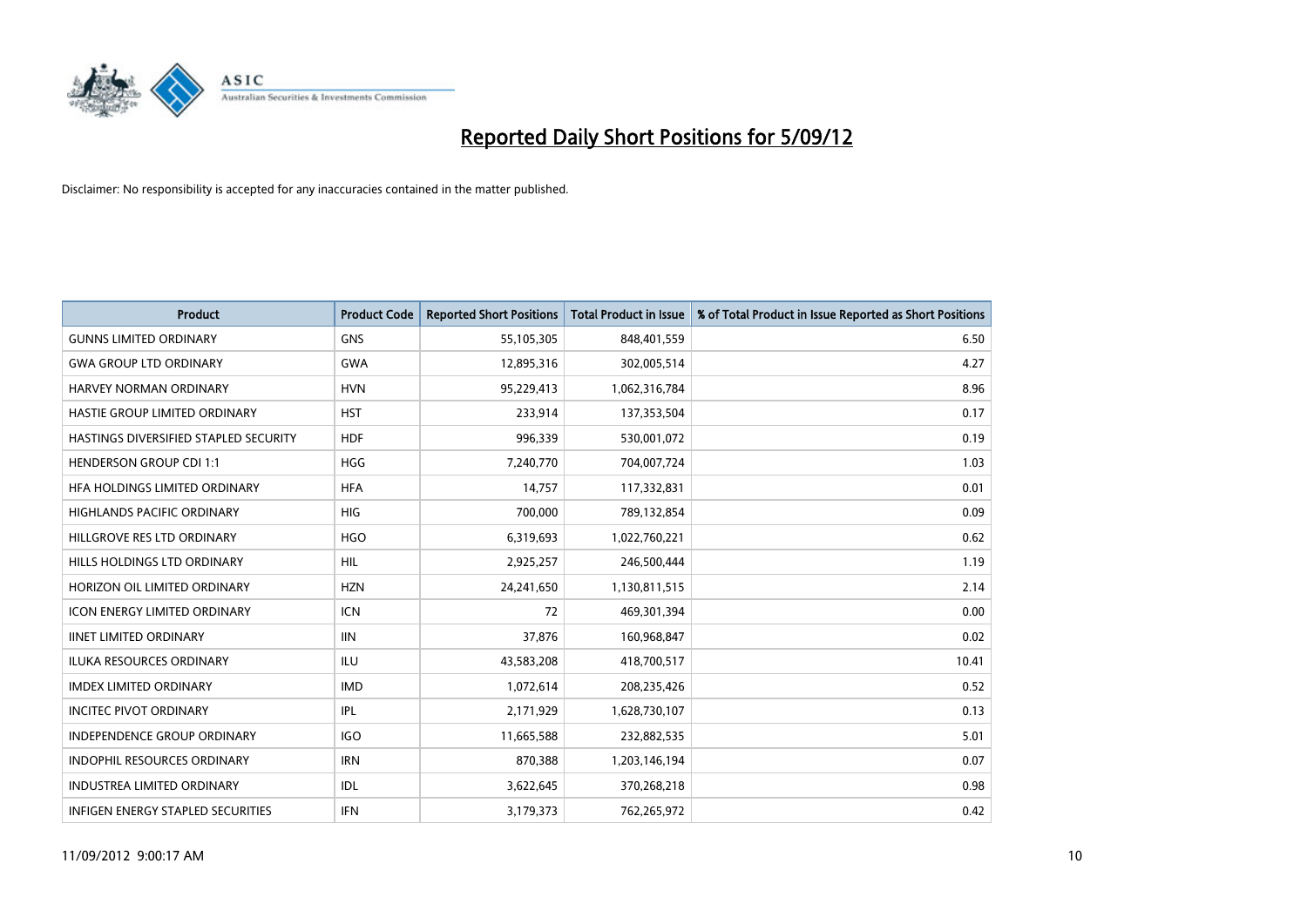

| <b>Product</b>                                  | <b>Product Code</b> | <b>Reported Short Positions</b> | <b>Total Product in Issue</b> | % of Total Product in Issue Reported as Short Positions |
|-------------------------------------------------|---------------------|---------------------------------|-------------------------------|---------------------------------------------------------|
| <b>INSURANCE AUSTRALIA ORDINARY</b>             | IAG                 | 5,345,016                       | 2,079,034,021                 | 0.26                                                    |
| INTEGRA MINING LTD. ORDINARY                    | <b>IGR</b>          | 4,326,591                       | 934,440,899                   | 0.46                                                    |
| <b>INTREPID MINES ORDINARY</b>                  | <b>IAU</b>          | 6,976,903                       | 553,657,757                   | 1.26                                                    |
| <b>INVESTA OFFICE FUND STAPLED SECURITIES</b>   | <b>IOF</b>          | 2,410,574                       | 614,047,458                   | 0.39                                                    |
| <b>INVOCARE LIMITED ORDINARY</b>                | <b>IVC</b>          | 3,340,237                       | 110,030,298                   | 3.04                                                    |
| ION LIMITED ORDINARY                            | <b>ION</b>          | 164,453                         | 256,365,105                   | 0.06                                                    |
| <b>IOOF HOLDINGS LTD ORDINARY</b>               | IFL                 | 2,531,238                       | 229,794,395                   | 1.10                                                    |
| <b>IRESS LIMITED ORDINARY</b>                   | <b>IRE</b>          | 3,262,351                       | 128,428,871                   | 2.54                                                    |
| <b>IRON ORE HOLDINGS ORDINARY</b>               | <b>IOH</b>          | 47,299                          | 161,174,005                   | 0.03                                                    |
| <b>ISHARES GLB CONSSTA CDI 1:1</b>              | X                   | 1,010                           | 4,750,000                     | 0.02                                                    |
| ISHARES MSCI AUS 200 ISHARES MSCI AUS 200       | <b>IOZ</b>          | 10,552                          | 5,705,098                     | 0.18                                                    |
| ISHARES MSCI EAFE CDI 1:1                       | <b>IVE</b>          | 980                             | 590,400,000                   | 0.00                                                    |
| ISHARES RUSSELL 2000 CDI 1:1                    | <b>IRU</b>          | 18.440                          | 147,350,000                   | 0.01                                                    |
| <b>IVANHOE AUSTRALIA ORDINARY</b>               | <b>IVA</b>          | 3,415,442                       | 554,687,635                   | 0.62                                                    |
| <b>JAMES HARDIE INDUST CHESS DEPOSITARY INT</b> | <b>IHX</b>          | 10,656,950                      | 438,454,630                   | 2.43                                                    |
| <b>JB HI-FI LIMITED ORDINARY</b>                | <b>IBH</b>          | 20,178,816                      | 98,850,643                    | 20.41                                                   |
| <b>JUPITER MINES ORDINARY</b>                   | <b>IMS</b>          | 74                              | 2,281,835,383                 | 0.00                                                    |
| <b>KAGARA LTD ORDINARY</b>                      | <b>KZL</b>          | 3,000,879                       | 798,953,117                   | 0.38                                                    |
| KANGAROO RES LTD ORDINARY                       | <b>KRL</b>          | 1,776,434                       | 3,434,430,012                 | 0.05                                                    |
| KAROON GAS AUSTRALIA ORDINARY                   | <b>KAR</b>          | 1,082,336                       | 221,420,769                   | 0.49                                                    |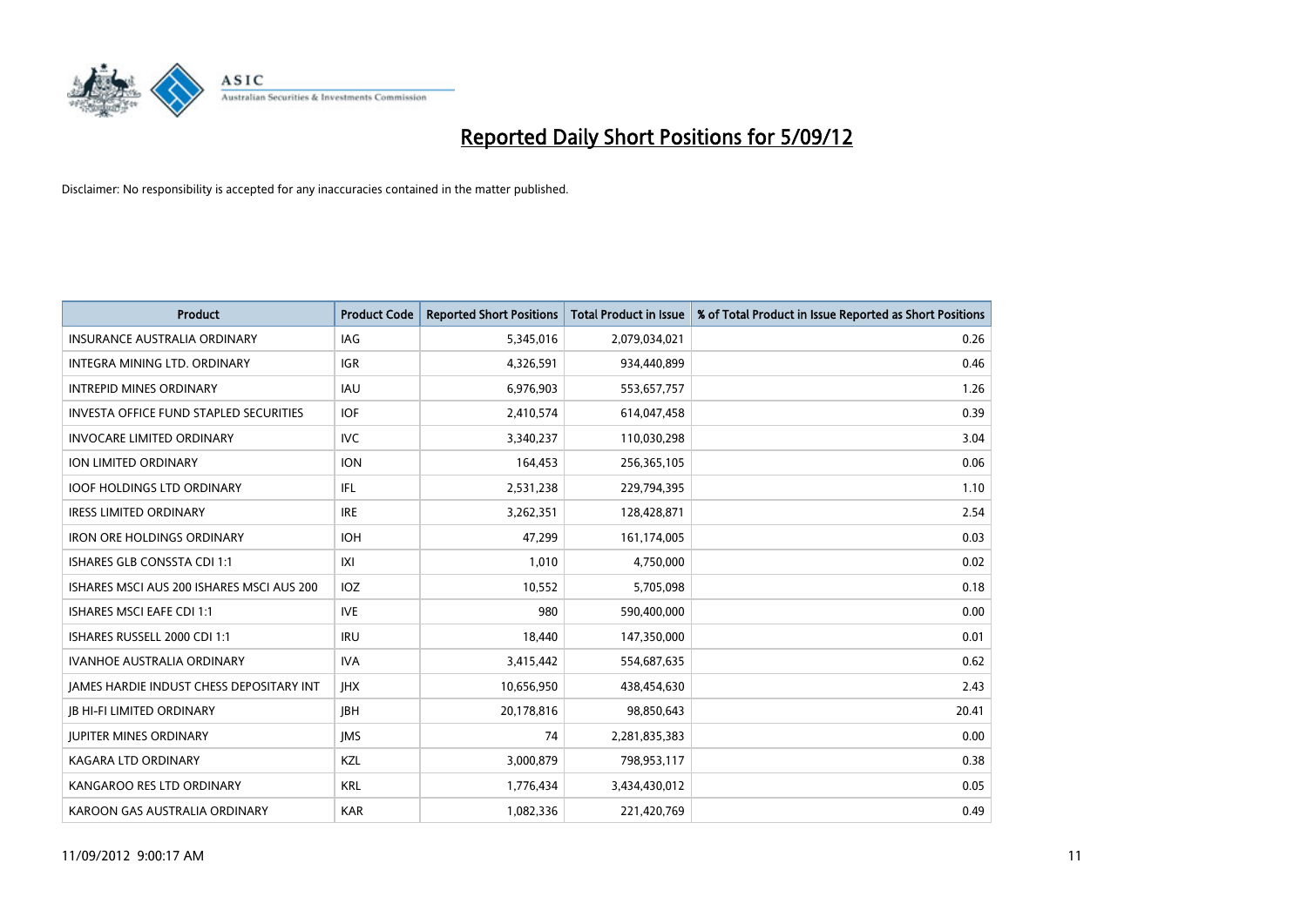

| <b>Product</b>                        | <b>Product Code</b> | <b>Reported Short Positions</b> | <b>Total Product in Issue</b> | % of Total Product in Issue Reported as Short Positions |
|---------------------------------------|---------------------|---------------------------------|-------------------------------|---------------------------------------------------------|
| KATHMANDU HOLD LTD ORDINARY           | <b>KMD</b>          | 1,302,571                       | 200,165,940                   | 0.65                                                    |
| <b>KBL MINING LIMITED ORDINARY</b>    | <b>KBL</b>          | 1,820                           | 285,421,456                   | 0.00                                                    |
| <b>KENTOR GOLD LIMITED ORDINARY</b>   | KGL                 | 275                             | 140,040,563                   | 0.00                                                    |
| KINGSGATE CONSOLID. ORDINARY          | <b>KCN</b>          | 7,483,043                       | 151,347,122                   | 4.94                                                    |
| KINGSROSE MINING LTD ORDINARY         | <b>KRM</b>          | 114,095                         | 289,243,617                   | 0.04                                                    |
| LEIGHTON HOLDINGS ORDINARY            | LEI                 | 15,687,170                      | 337,087,596                   | 4.65                                                    |
| LEND LEASE GROUP UNIT/ORD STAPLED     | LLC                 | 6,590,107                       | 572,789,827                   | 1.15                                                    |
| LINC ENERGY LTD ORDINARY              | <b>LNC</b>          | 45,332,831                      | 504,487,631                   | 8.99                                                    |
| LIQUEFIED NATURAL ORDINARY            | <b>LNG</b>          | 272,800                         | 267,699,015                   | 0.10                                                    |
| <b>LYNAS CORPORATION ORDINARY</b>     | <b>LYC</b>          | 195,038,047                     | 1,715,029,131                 | 11.37                                                   |
| M2 TELECOMMUNICATION ORDINARY         | <b>MTU</b>          | 2,475,281                       | 156,581,954                   | 1.58                                                    |
| <b>MACA LIMITED ORDINARY</b>          | <b>MLD</b>          | 39,454                          | 150,000,000                   | 0.03                                                    |
| <b>MACMAHON HOLDINGS ORDINARY</b>     | <b>MAH</b>          | 4,603,907                       | 741,316,038                   | 0.62                                                    |
| MACQ ATLAS ROADS GRP ORDINARY STAPLED | <b>MOA</b>          | 5,455,565                       | 478,531,436                   | 1.14                                                    |
| MACQUARIE GROUP LTD ORDINARY          | <b>MOG</b>          | 6,340,047                       | 340,046,521                   | 1.86                                                    |
| MAGELLAN FLAGSHIP ORDINARY            | <b>MFF</b>          | 220                             | 344,844,354                   | 0.00                                                    |
| <b>MARENGO MINING ORDINARY</b>        | <b>MGO</b>          | 39,850                          | 1,137,720,551                 | 0.00                                                    |
| MASTERMYNE GROUP LTD ORDINARY         | <b>MYE</b>          | 49,000                          | 75,367,514                    | 0.07                                                    |
| <b>MATRIX C &amp; E LTD ORDINARY</b>  | <b>MCE</b>          | 1,074,664                       | 94,555,428                    | 1.14                                                    |
| <b>MAVERICK DRILLING ORDINARY</b>     | <b>MAD</b>          | 2,773,352                       | 316,613,894                   | 0.88                                                    |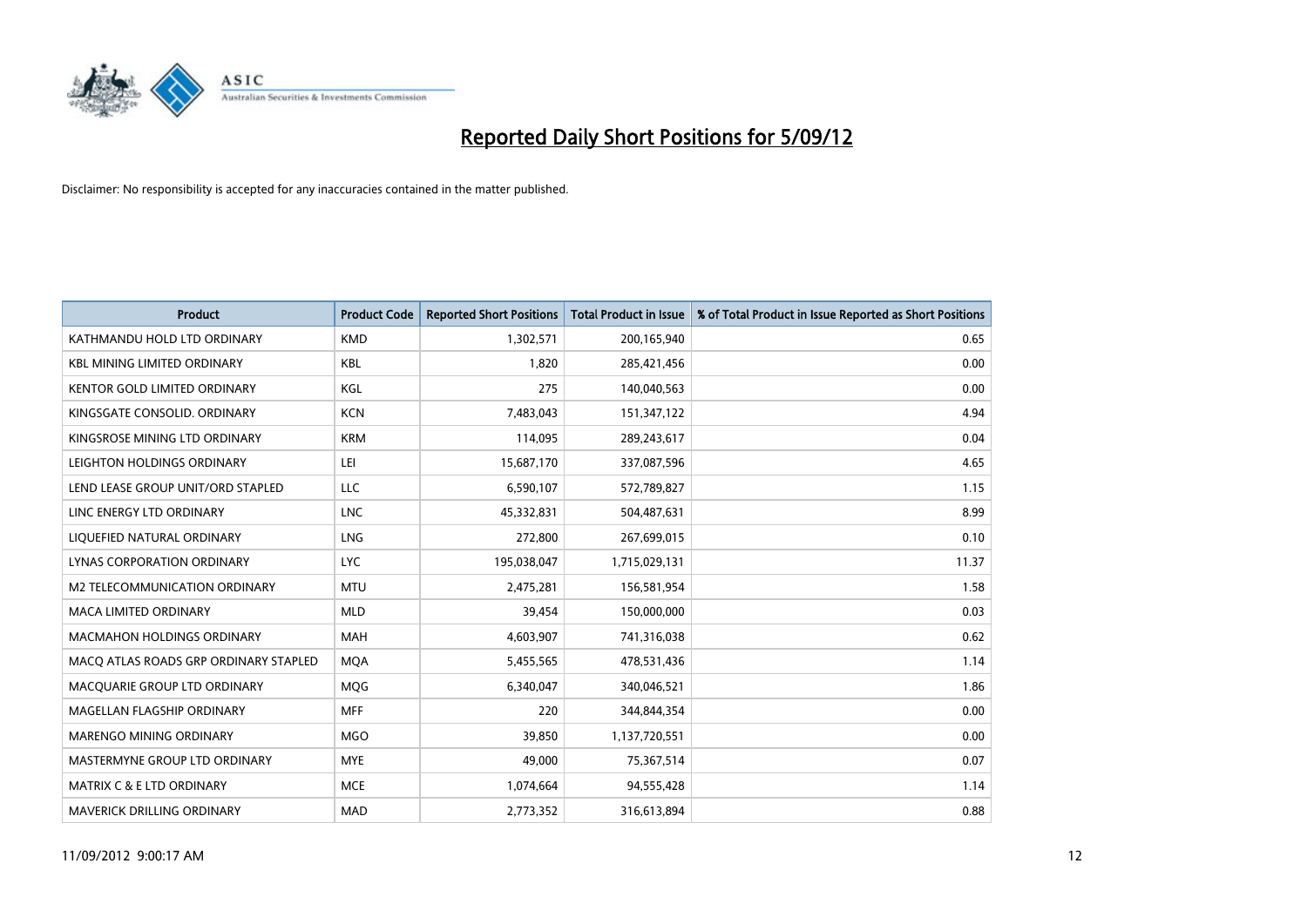

| <b>Product</b>                   | <b>Product Code</b> | <b>Reported Short Positions</b> | <b>Total Product in Issue</b> | % of Total Product in Issue Reported as Short Positions |
|----------------------------------|---------------------|---------------------------------|-------------------------------|---------------------------------------------------------|
| MCMILLAN SHAKESPEARE ORDINARY    | <b>MMS</b>          | 3,393                           | 74,523,965                    | 0.00                                                    |
| MEDUSA MINING LTD ORDINARY       | <b>MML</b>          | 1,360,955                       | 188,903,911                   | 0.72                                                    |
| MELBOURNE IT LIMITED ORDINARY    | <b>MLB</b>          | 50,002                          | 81,965,992                    | 0.06                                                    |
| MEO AUSTRALIA LTD ORDINARY       | <b>MEO</b>          | 5,128,824                       | 539,913,260                   | 0.95                                                    |
| <b>MERMAID MARINE ORDINARY</b>   | <b>MRM</b>          | 1,549,322                       | 219,453,350                   | 0.71                                                    |
| MESOBLAST LIMITED ORDINARY       | <b>MSB</b>          | 16,818,265                      | 284,478,361                   | 5.91                                                    |
| <b>METALS X LIMITED ORDINARY</b> | <b>MLX</b>          | 1,830,817                       | 1,316,663,257                 | 0.14                                                    |
| METCASH LIMITED ORDINARY         | <b>MTS</b>          | 46,755,843                      | 880,704,786                   | 5.31                                                    |
| METMINCO LIMITED ORDINARY        | <b>MNC</b>          | 13,638                          | 1,749,541,573                 | 0.00                                                    |
| MHM METALS LIMITED ORDINARY      | <b>MHM</b>          | 37,083                          | 118,077,167                   | 0.03                                                    |
| MICLYN EXP OFFSHR ORDINARY       | <b>MIO</b>          | 83,855                          | 278,515,705                   | 0.03                                                    |
| MILTON CORPORATION ORDINARY      | <b>MLT</b>          | 12,800                          | 121,625,655                   | 0.01                                                    |
| MINCOR RESOURCES NL ORDINARY     | <b>MCR</b>          | 1,012,963                       | 188,208,274                   | 0.54                                                    |
| MINERAL DEPOSITS ORDINARY        | <b>MDL</b>          | 443,126                         | 83,538,786                    | 0.53                                                    |
| MINERAL RESOURCES, ORDINARY      | <b>MIN</b>          | 4,588,296                       | 184,956,018                   | 2.48                                                    |
| MIRABELA NICKEL LTD ORDINARY     | <b>MBN</b>          | 12,750,703                      | 876,571,645                   | 1.45                                                    |
| MIRVAC GROUP STAPLED SECURITIES  | <b>MGR</b>          | 13,228,847                      | 3,425,587,451                 | 0.39                                                    |
| MOLOPO ENERGY LTD ORDINARY       | <b>MPO</b>          | 1,143,155                       | 245,849,711                   | 0.46                                                    |
| MOLY MINES LIMITED ORDINARY      | <b>MOL</b>          | 101                             | 384,893,989                   | 0.00                                                    |
| MONADELPHOUS GROUP ORDINARY      | <b>MND</b>          | 5,212,224                       | 88,674,327                    | 5.88                                                    |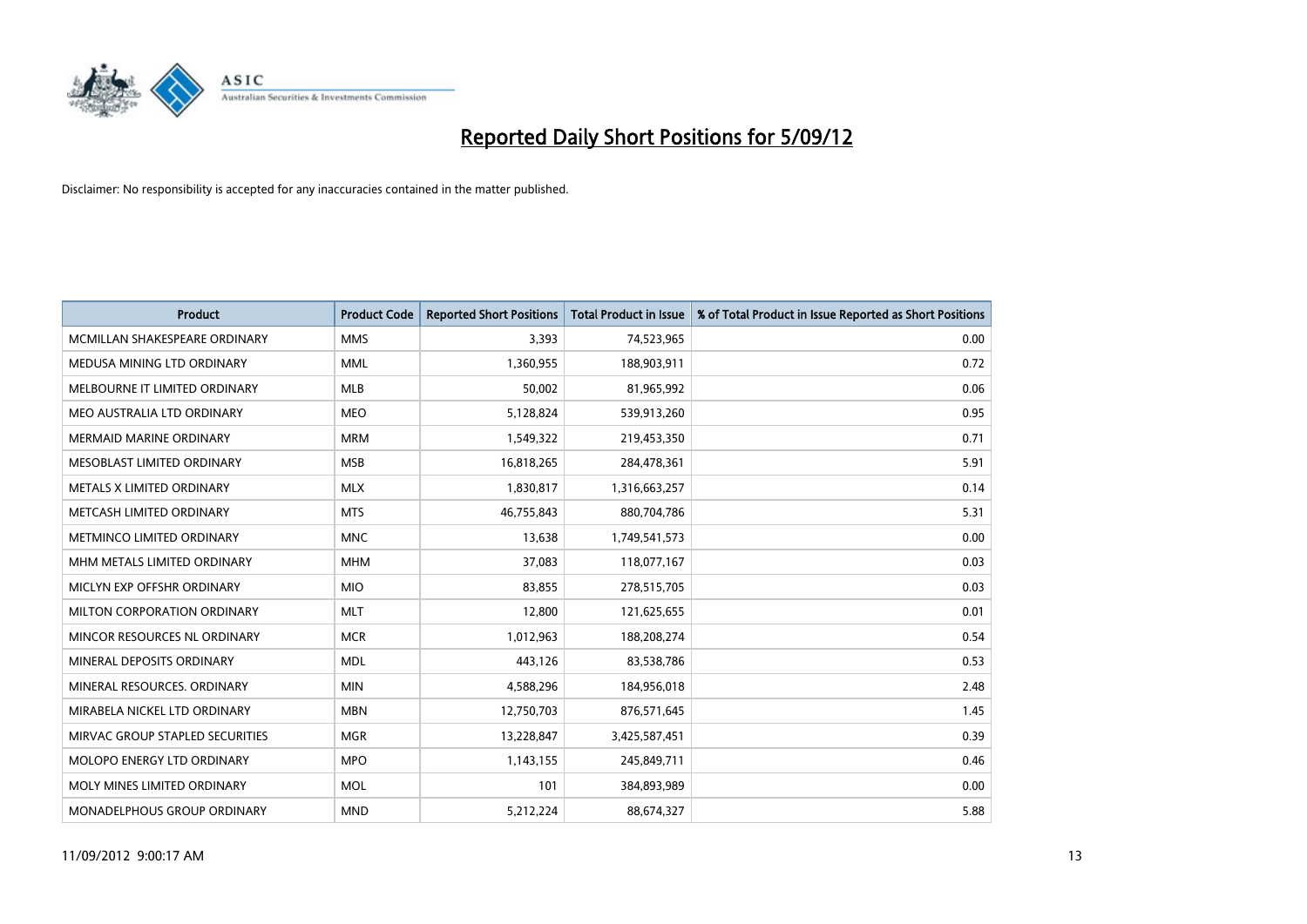

| <b>Product</b>                    | <b>Product Code</b> | <b>Reported Short Positions</b> | <b>Total Product in Issue</b> | % of Total Product in Issue Reported as Short Positions |
|-----------------------------------|---------------------|---------------------------------|-------------------------------|---------------------------------------------------------|
| MORTGAGE CHOICE LTD ORDINARY      | <b>MOC</b>          | 2,324,547                       | 120,969,572                   | 1.92                                                    |
| <b>MOUNT GIBSON IRON ORDINARY</b> | <b>MGX</b>          | 4,858,312                       | 1,085,728,430                 | 0.45                                                    |
| MURCHISON METALS LTD ORDINARY     | <b>MMX</b>          | 3,863,252                       | 450,427,346                   | 0.86                                                    |
| MYER HOLDINGS LTD ORDINARY        | <b>MYR</b>          | 57,946,358                      | 583,384,551                   | 9.93                                                    |
| <b>MYSTATE LIMITED ORDINARY</b>   | <b>MYS</b>          | 20,991                          | 87,012,663                    | 0.02                                                    |
| NATIONAL AUST. BANK ORDINARY      | <b>NAB</b>          | 25,909,970                      | 2,273,158,183                 | 1.14                                                    |
| NAVITAS LIMITED ORDINARY          | <b>NVT</b>          | 11,925,085                      | 375,318,628                   | 3.18                                                    |
| NEON ENERGY LIMITED ORDINARY      | <b>NEN</b>          | 3,488,135                       | 439,739,518                   | 0.79                                                    |
| NEW HOPE CORPORATION ORDINARY     | <b>NHC</b>          | 3,090,498                       | 830,411,534                   | 0.37                                                    |
| NEWCREST MINING ORDINARY          | <b>NCM</b>          | 1,439,288                       | 765,000,000                   | 0.19                                                    |
| NEWS CORP A NON-VOTING CDI        | <b>NWSLV</b>        | 3,341,581                       | 1,563,924,615                 | 0.21                                                    |
| NEWS CORP B VOTING CDI            | <b>NWS</b>          | 1,111,811                       | 798,520,953                   | 0.14                                                    |
| NEWSAT LIMITED ORDINARY           | <b>NWT</b>          | 70,000                          | 233,052,157                   | 0.03                                                    |
| NEXTDC LIMITED ORDINARY           | <b>NXT</b>          | 2,429,021                       | 150,602,388                   | 1.61                                                    |
| NEXUS ENERGY LIMITED ORDINARY     | <b>NXS</b>          | 3,148,699                       | 1,329,821,159                 | 0.24                                                    |
| NIB HOLDINGS LIMITED ORDINARY     | <b>NHF</b>          | 66,356                          | 439,004,182                   | 0.02                                                    |
| NIDO PETROLEUM ORDINARY           | <b>NDO</b>          | 105,313                         | 1,390,829,818                 | 0.01                                                    |
| NOBLE MINERAL RES ORDINARY        | <b>NMG</b>          | 4,536,497                       | 610,147,952                   | 0.74                                                    |
| NORFOLK GROUP ORDINARY            | <b>NFK</b>          | 350                             | 158,890,730                   | 0.00                                                    |
| NORTHERN IRON LTD ORDINARY        | <b>NFE</b>          | 181,645                         | 369,980,113                   | 0.05                                                    |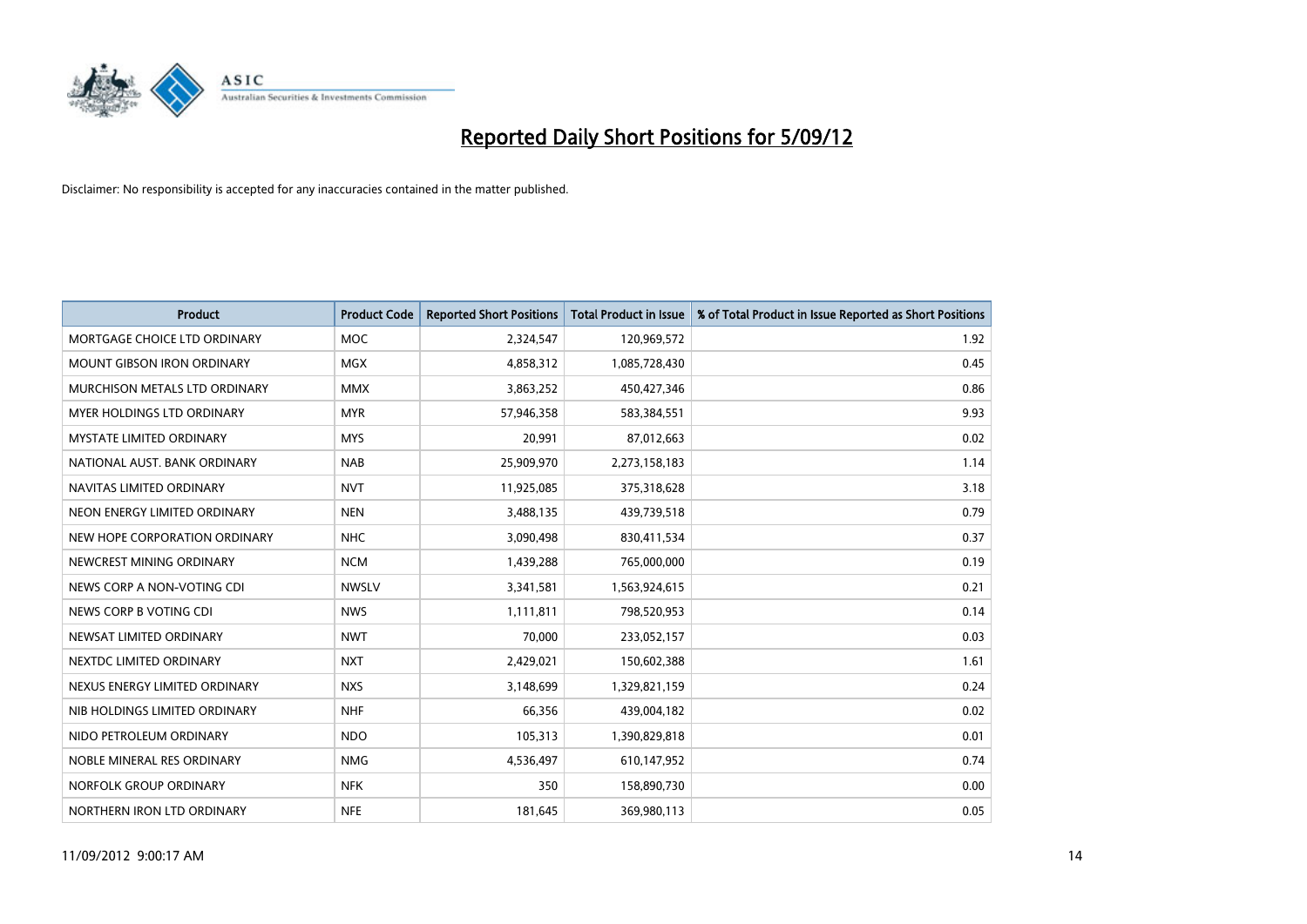

| <b>Product</b>                        | <b>Product Code</b> | <b>Reported Short Positions</b> | <b>Total Product in Issue</b> | % of Total Product in Issue Reported as Short Positions |
|---------------------------------------|---------------------|---------------------------------|-------------------------------|---------------------------------------------------------|
| NORTHERN STAR ORDINARY                | <b>NST</b>          | 1,094,171                       | 417,487,869                   | 0.26                                                    |
| NRW HOLDINGS LIMITED ORDINARY         | <b>NWH</b>          | 2,962,621                       | 278,888,011                   | 1.06                                                    |
| NUFARM LIMITED ORDINARY               | <b>NUF</b>          | 5,661,546                       | 262,142,247                   | 2.16                                                    |
| OAKTON LIMITED ORDINARY               | <b>OKN</b>          | 168,303                         | 91,721,874                    | 0.18                                                    |
| OCEANAGOLD CORP. CHESS DEPOSITARY INT | <b>OGC</b>          | 993,525                         | 262,982,710                   | 0.38                                                    |
| OIL SEARCH LTD ORDINARY               | <b>OSH</b>          | 5,092,806                       | 1,331,356,047                 | 0.38                                                    |
| OM HOLDINGS LIMITED ORDINARY          | <b>OMH</b>          | 4,381,308                       | 604,105,150                   | 0.73                                                    |
| ORICA LIMITED ORDINARY                | ORI                 | 1,598,465                       | 365,642,802                   | 0.44                                                    |
| ORIGIN ENERGY ORDINARY                | <b>ORG</b>          | 7,903,828                       | 1,090,089,273                 | 0.73                                                    |
| OROCOBRE LIMITED ORDINARY             | <b>ORE</b>          | 61,694                          | 103,195,029                   | 0.06                                                    |
| OROTONGROUP LIMITED ORDINARY          | ORL                 | 67,692                          | 40,880,902                    | 0.17                                                    |
| OZ MINERALS ORDINARY                  | OZL                 | 5,787,646                       | 303,470,022                   | 1.91                                                    |
| PACIFIC BRANDS ORDINARY               | <b>PBG</b>          | 7,903,627                       | 912,915,695                   | 0.87                                                    |
| PALADIN ENERGY LTD ORDINARY           | <b>PDN</b>          | 66,471,106                      | 835,645,290                   | 7.95                                                    |
| PANAUST LIMITED ORDINARY              | <b>PNA</b>          | 4,115,956                       | 604,599,995                   | 0.68                                                    |
| PANORAMIC RESOURCES ORDINARY          | PAN                 | 6,914,601                       | 255,681,195                   | 2.70                                                    |
| PAPERLINX LIMITED ORDINARY            | <b>PPX</b>          | 1,413,518                       | 609,280,761                   | 0.23                                                    |
| PAPILLON RES LTD ORDINARY             | <b>PIR</b>          | 545,003                         | 245,819,121                   | 0.22                                                    |
| PEET LIMITED ORDINARY                 | <b>PPC</b>          | 1,490,763                       | 321,010,215                   | 0.46                                                    |
| PERILYA LIMITED ORDINARY              | PEM                 | 485,853                         | 769,316,426                   | 0.06                                                    |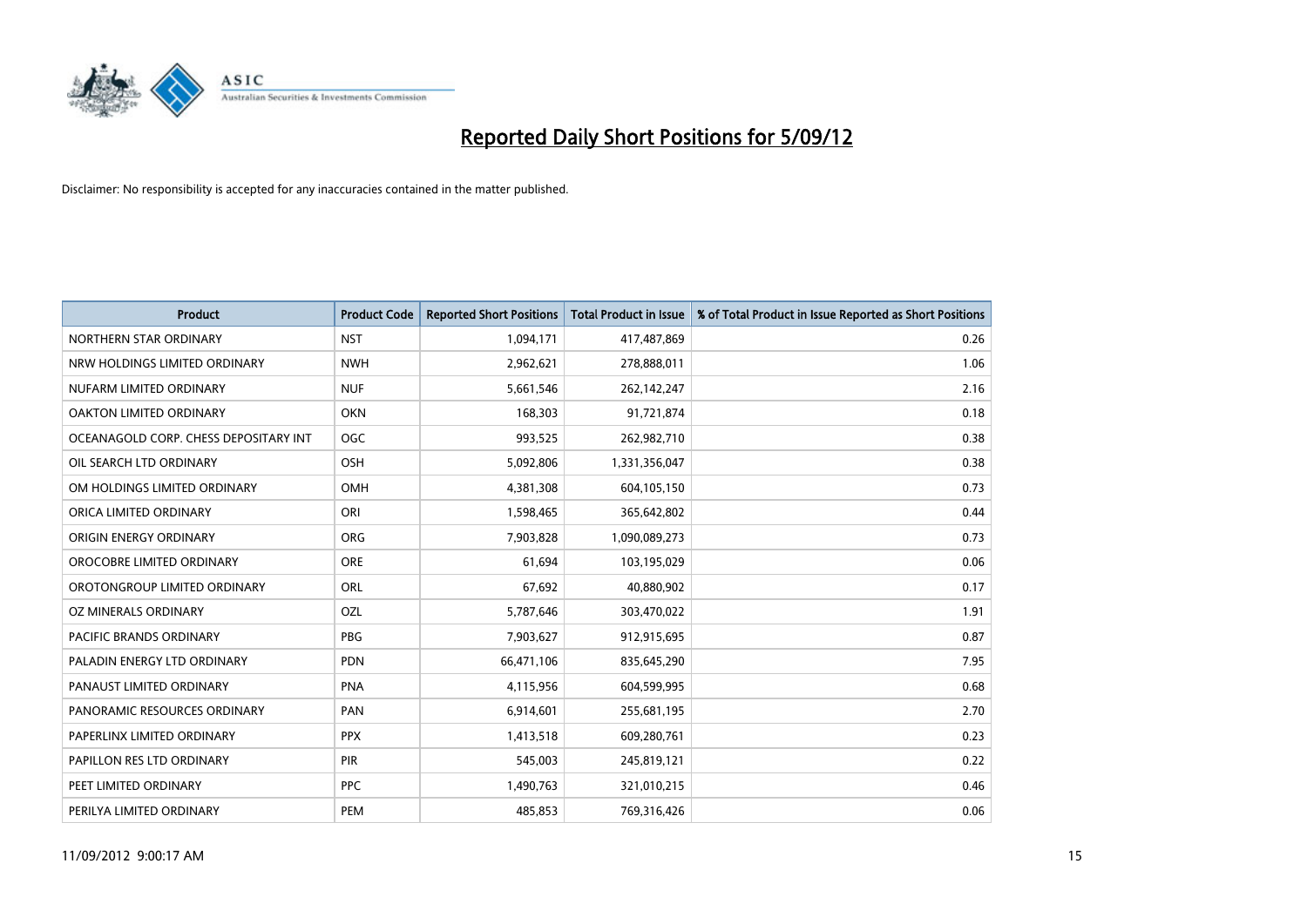

| <b>Product</b>                      | <b>Product Code</b> | <b>Reported Short Positions</b> | <b>Total Product in Issue</b> | % of Total Product in Issue Reported as Short Positions |
|-------------------------------------|---------------------|---------------------------------|-------------------------------|---------------------------------------------------------|
| PERPETUAL LIMITED ORDINARY          | PPT                 | 2,240,144                       | 41,980,678                    | 5.34                                                    |
| PERSEUS MINING LTD ORDINARY         | PRU                 | 10,989,489                      | 457,962,088                   | 2.40                                                    |
| PHARMAXIS LTD ORDINARY              | <b>PXS</b>          | 5,294,986                       | 307,888,389                   | 1.72                                                    |
| PLATINUM ASSET ORDINARY             | <b>PTM</b>          | 10,209,985                      | 561,347,878                   | 1.82                                                    |
| PLATINUM AUSTRALIA ORDINARY         | <b>PLA</b>          | 836,127                         | 504,968,043                   | 0.17                                                    |
| PMI GOLD CORP CDI 1:1               | <b>PVM</b>          | 29,837                          | 71,705,667                    | 0.04                                                    |
| PMP LIMITED ORDINARY                | <b>PMP</b>          | 71.219                          | 323,781,124                   | 0.02                                                    |
| PREMIER INVESTMENTS ORDINARY        | <b>PMV</b>          | 712,602                         | 155,260,478                   | 0.46                                                    |
| PRIMA BIOMED LTD ORDINARY           | <b>PRR</b>          | 4,875,000                       | 1,066,063,388                 | 0.46                                                    |
| PRIMARY HEALTH CARE ORDINARY        | <b>PRY</b>          | 21,606,636                      | 501,717,314                   | 4.31                                                    |
| PRIMEAG AUSTRALIA ORDINARY          | PAG                 | 73,789                          | 266,394,444                   | 0.03                                                    |
| PROGRAMMED ORDINARY                 | PRG                 | 526,302                         | 118,175,280                   | 0.45                                                    |
| <b>QANTAS AIRWAYS ORDINARY</b>      | QAN                 | 17,999,398                      | 2,265,123,620                 | 0.79                                                    |
| OBE INSURANCE GROUP ORDINARY        | <b>OBE</b>          | 54,574,163                      | 1,181,684,901                 | 4.62                                                    |
| OR NATIONAL LIMITED ORDINARY        | <b>ORN</b>          | 18,978,938                      | 2,440,000,000                 | 0.78                                                    |
| ORXPHARMA LTD ORDINARY              | <b>ORX</b>          | 194,440                         | 144,577,206                   | 0.13                                                    |
| <b>QUBE LOGISTICS HLDG ORDINARY</b> | QUB                 | 6,281,263                       | 921,407,185                   | 0.68                                                    |
| RAMELIUS RESOURCES ORDINARY         | <b>RMS</b>          | 5,148,976                       | 336,256,949                   | 1.53                                                    |
| RAMSAY HEALTH CARE ORDINARY         | <b>RHC</b>          | 2,839,054                       | 202,081,252                   | 1.40                                                    |
| RANGE RESOURCES LTD ORDINARY        | <b>RRS</b>          | 293.549                         | 2,118,880,660                 | 0.01                                                    |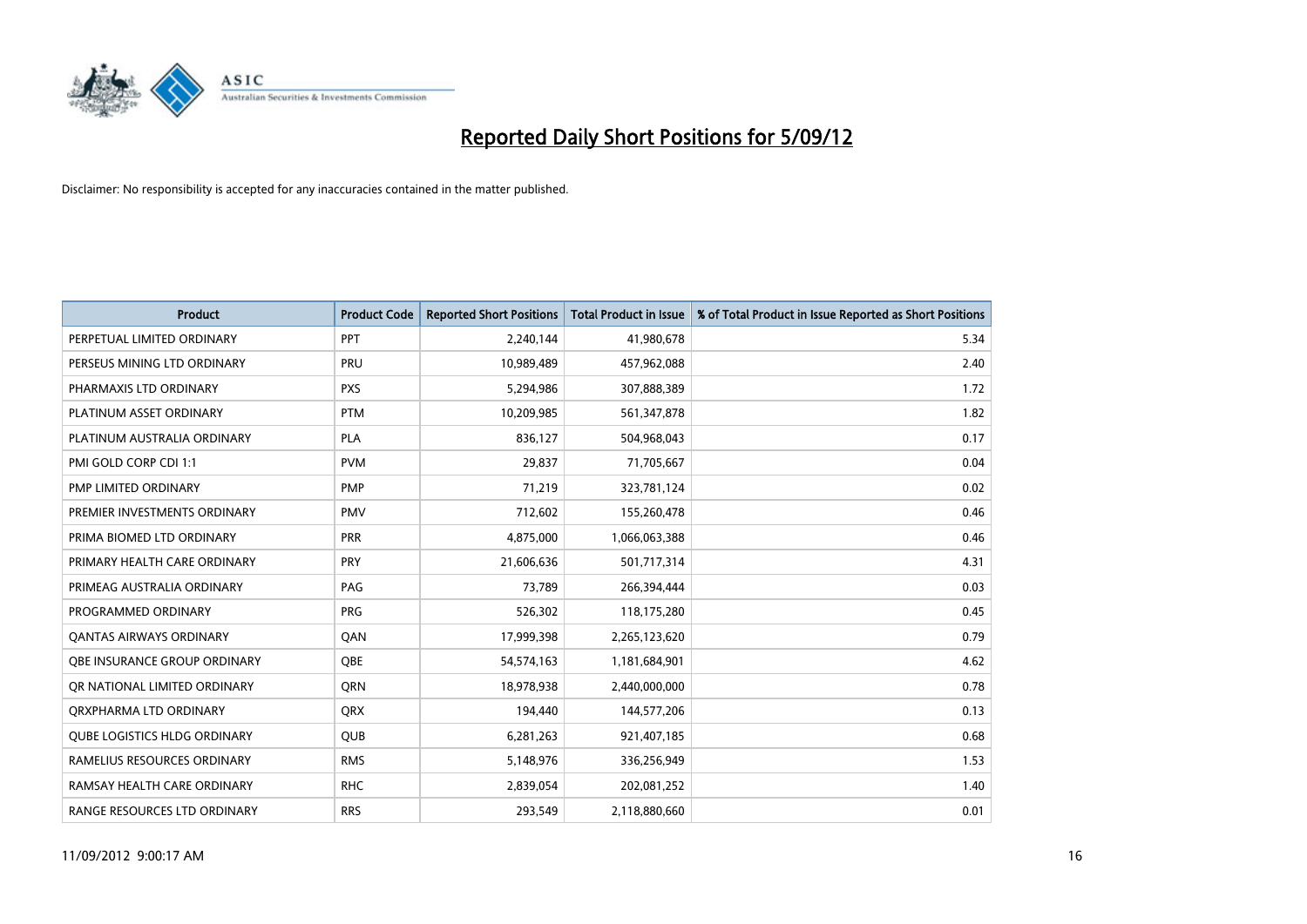

| <b>Product</b>                  | <b>Product Code</b> | <b>Reported Short Positions</b> | <b>Total Product in Issue</b> | % of Total Product in Issue Reported as Short Positions |
|---------------------------------|---------------------|---------------------------------|-------------------------------|---------------------------------------------------------|
| <b>RCR TOMLINSON ORDINARY</b>   | <b>RCR</b>          | 340,763                         | 133,476,265                   | 0.26                                                    |
| <b>REA GROUP ORDINARY</b>       | <b>REA</b>          | 285,459                         | 131,714,699                   | 0.22                                                    |
| <b>RECKON LIMITED ORDINARY</b>  | <b>RKN</b>          | 570,058                         | 129,488,015                   | 0.44                                                    |
| RED 5 LIMITED ORDINARY          | <b>RED</b>          | 123,457                         | 135,488,008                   | 0.09                                                    |
| RED EMPEROR RESOURCE ORDINARY   | <b>RMP</b>          | 4,500                           | 266,234,221                   | 0.00                                                    |
| <b>RED FORK ENERGY ORDINARY</b> | <b>RFE</b>          | 2,088,918                       | 310,324,853                   | 0.67                                                    |
| REDBANK ENERGY LTD ORDINARY     | AEJ                 | 13                              | 786,287                       | 0.00                                                    |
| REGIS RESOURCES ORDINARY        | <b>RRL</b>          | 470,995                         | 453,865,720                   | 0.10                                                    |
| RESMED INC CDI 10:1             | <b>RMD</b>          | 2,079,960                       | 1,556,242,300                 | 0.13                                                    |
| <b>RESOLUTE MINING ORDINARY</b> | <b>RSG</b>          | 1,550,681                       | 628,628,623                   | 0.25                                                    |
| RESOURCE GENERATION ORDINARY    | <b>RES</b>          | 173                             | 262,895,652                   | 0.00                                                    |
| REVERSE CORP LIMITED ORDINARY   | <b>REF</b>          | 100                             | 92,382,175                    | 0.00                                                    |
| REX MINERALS LIMITED ORDINARY   | <b>RXM</b>          | 575,891                         | 188,907,284                   | 0.30                                                    |
| <b>RHG LIMITED ORDINARY</b>     | <b>RHG</b>          | 36,083                          | 308,483,177                   | 0.01                                                    |
| <b>RIALTO ENERGY ORDINARY</b>   | <b>RIA</b>          | 41                              | 672,259,992                   | 0.00                                                    |
| RIO TINTO LIMITED ORDINARY      | <b>RIO</b>          | 18,021,544                      | 435,758,720                   | 4.14                                                    |
| ROC OIL COMPANY ORDINARY        | <b>ROC</b>          | 2,296,169                       | 683,235,552                   | 0.34                                                    |
| RURALCO HOLDINGS ORDINARY       | <b>RHL</b>          | 12,000                          | 55,019,284                    | 0.02                                                    |
| SABRE RESOURCES ORDINARY        | <b>SBR</b>          | 185,000                         | 180,472,228                   | 0.10                                                    |
| SAI GLOBAL LIMITED ORDINARY     | SAI                 | 3,137,854                       | 204,764,512                   | 1.53                                                    |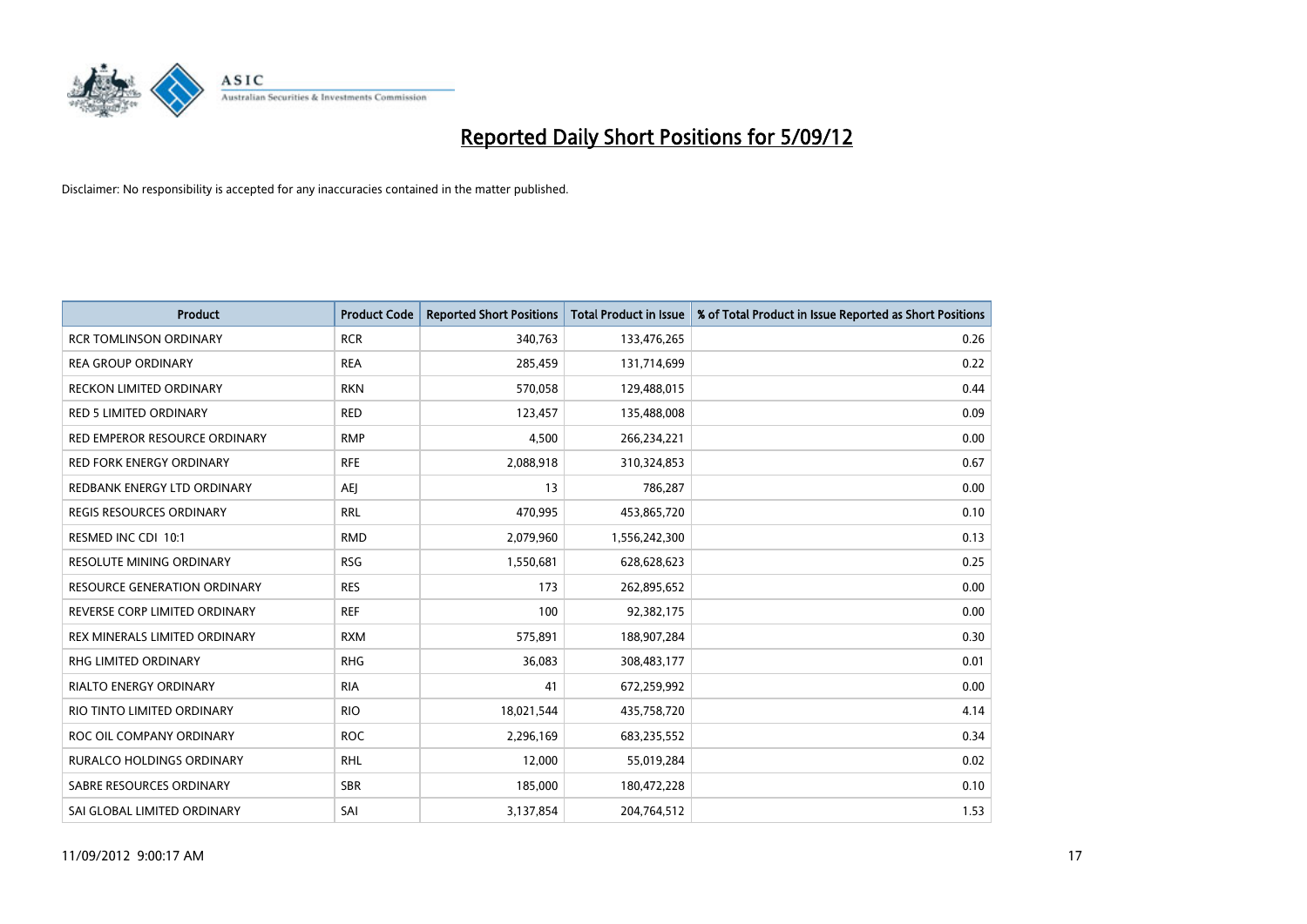

| <b>Product</b>                           | <b>Product Code</b> | <b>Reported Short Positions</b> | <b>Total Product in Issue</b> | % of Total Product in Issue Reported as Short Positions |
|------------------------------------------|---------------------|---------------------------------|-------------------------------|---------------------------------------------------------|
| SALMAT LIMITED ORDINARY                  | <b>SLM</b>          | 2,329,580                       | 159,802,174                   | 1.46                                                    |
| SAMSON OIL & GAS LTD ORDINARY            | SSN                 | 3,777,942                       | 1,790,588,459                 | 0.21                                                    |
| SANDFIRE RESOURCES ORDINARY              | <b>SFR</b>          | 4,526,392                       | 151,557,635                   | 2.99                                                    |
| <b>SANTOS LTD ORDINARY</b>               | <b>STO</b>          | 4,498,873                       | 953,041,775                   | 0.47                                                    |
| SARACEN MINERAL ORDINARY                 | <b>SAR</b>          | 5,034,776                       | 594,815,640                   | 0.85                                                    |
| SEDGMAN LIMITED ORDINARY                 | <b>SDM</b>          | 204,292                         | 215,512,930                   | 0.09                                                    |
| SEEK LIMITED ORDINARY                    | <b>SEK</b>          | 11,908,198                      | 337,101,307                   | 3.53                                                    |
| SENEX ENERGY LIMITED ORDINARY            | <b>SXY</b>          | 4,368,891                       | 1,138,734,837                 | 0.38                                                    |
| SERVCORP LIMITED ORDINARY                | SRV                 | 42,718                          | 98,440,807                    | 0.04                                                    |
| SERVICE STREAM ORDINARY                  | <b>SSM</b>          | 400                             | 283,418,867                   | 0.00                                                    |
| SEVEN GROUP HOLDINGS ORDINARY            | <b>SVW</b>          | 1,701,926                       | 307,410,281                   | 0.55                                                    |
| SEVEN WEST MEDIA LTD ORDINARY            | <b>SWM</b>          | 18,370,164                      | 999,160,872                   | 1.84                                                    |
| SIGMA PHARMACEUTICAL ORDINARY            | <b>SIP</b>          | 5,580,270                       | 1,186,303,520                 | 0.47                                                    |
| SILEX SYSTEMS ORDINARY                   | <b>SLX</b>          | 841,923                         | 170,143,997                   | 0.49                                                    |
| SILVER LAKE RESOURCE ORDINARY            | <b>SLR</b>          | 9,090,517                       | 225,493,476                   | 4.03                                                    |
| SIMS METAL MGMT LTD ORDINARY             | SGM                 | 9,730,966                       | 204,835,577                   | 4.75                                                    |
| SINGAPORE TELECOMM. CHESS DEPOSITARY INT | <b>SGT</b>          | 11,313,413                      | 154,444,714                   | 7.33                                                    |
| SKILLED GROUP LTD ORDINARY               | <b>SKE</b>          | 398,153                         | 233,487,276                   | 0.17                                                    |
| SKYCITY ENT GRP LTD ORDINARY             | <b>SKC</b>          | 55,101                          | 576,958,340                   | 0.01                                                    |
| <b>SLATER &amp; GORDON ORDINARY</b>      | <b>SGH</b>          | 1,001                           | 168,600,731                   | 0.00                                                    |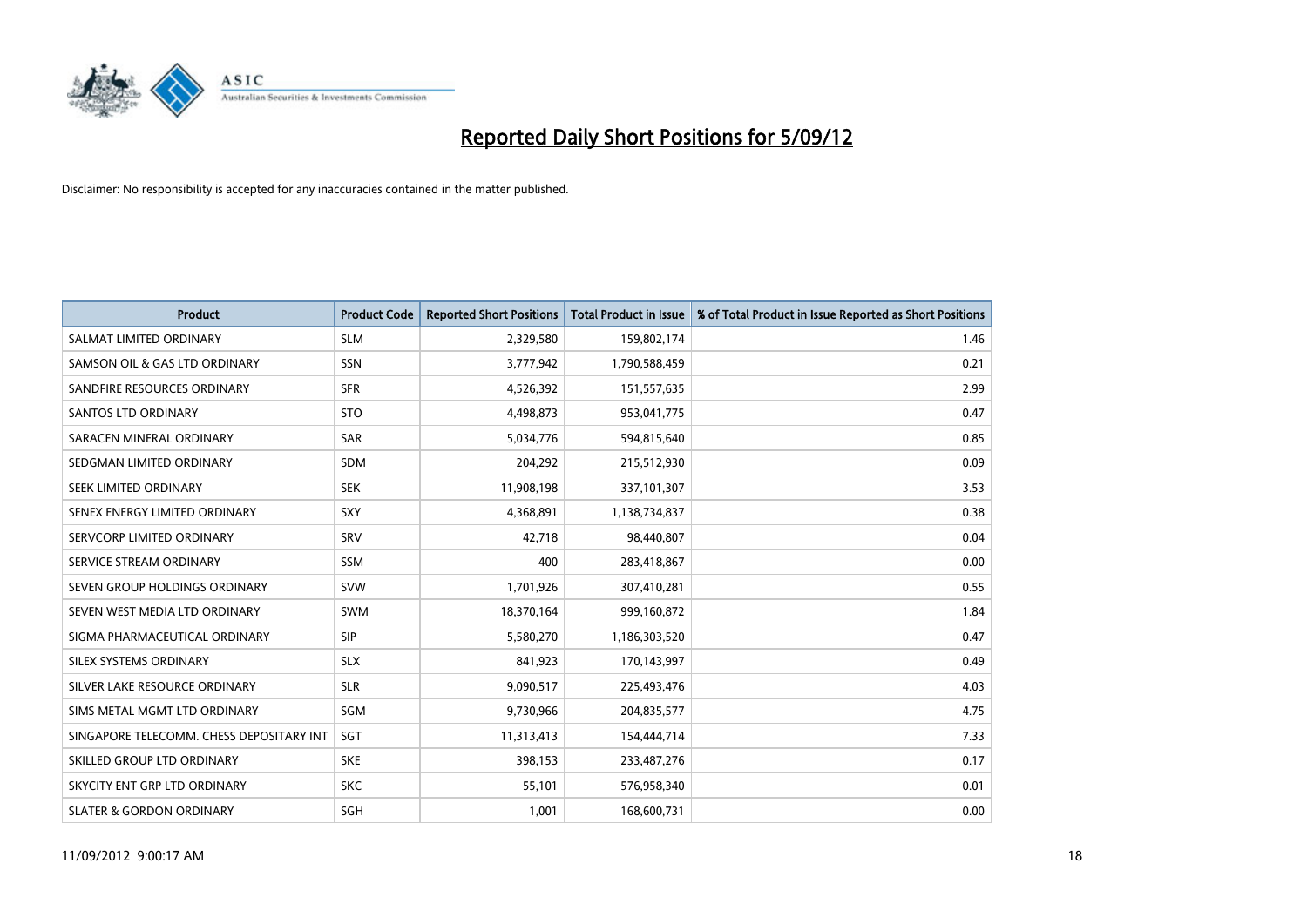

| <b>Product</b>                           | <b>Product Code</b> | <b>Reported Short Positions</b> | <b>Total Product in Issue</b> | % of Total Product in Issue Reported as Short Positions |
|------------------------------------------|---------------------|---------------------------------|-------------------------------|---------------------------------------------------------|
| SMS MANAGEMENT, ORDINARY                 | <b>SMX</b>          | 737,704                         | 68,464,436                    | 1.08                                                    |
| SONIC HEALTHCARE ORDINARY                | <b>SHL</b>          | 7,227,948                       | 392,509,875                   | 1.84                                                    |
| SOUL PATTINSON (W.H) ORDINARY            | SOL                 | 3.817                           | 239,395,320                   | 0.00                                                    |
| SOUTH BOULDER MINES ORDINARY             | <b>STB</b>          | 90,969                          | 126,732,826                   | 0.07                                                    |
| SP AUSNET STAPLED SECURITIES             | <b>SPN</b>          | 1,510,422                       | 3,339,620,165                 | 0.05                                                    |
| SPARK INFRASTRUCTURE STAPLED NOTE & UNIT | SKI                 | 36,660,901                      | 1,326,734,264                 | 2.76                                                    |
| SPDR 200 FUND ETF UNITS                  | <b>STW</b>          | 30,378                          | 50,259,567                    | 0.06                                                    |
| SPECIALTY FASHION ORDINARY               | <b>SFH</b>          | 2,440,932                       | 192,236,121                   | 1.27                                                    |
| ST BARBARA LIMITED ORDINARY              | <b>SBM</b>          | 14,566,949                      | 325,615,389                   | 4.47                                                    |
| STANMORE COAL LTD ORDINARY               | <b>SMR</b>          | 32,870                          | 179,409,108                   | 0.02                                                    |
| STARPHARMA HOLDINGS ORDINARY             | SPL                 | 2,862,038                       | 282,787,260                   | 1.01                                                    |
| STHN CROSS MEDIA ORDINARY                | <b>SXL</b>          | 18,774,716                      | 704,858,525                   | 2.66                                                    |
| STOCKLAND UNITS/ORD STAPLED              | SGP                 | 10,823,710                      | 2,203,157,963                 | 0.49                                                    |
| STRAITS RES LTD. ORDINARY                | SRO                 | 74,634                          | 456,529,474                   | 0.02                                                    |
| <b>STW COMMUNICATIONS ORDINARY</b>       | SGN                 | 53,496                          | 362,798,351                   | 0.01                                                    |
| SUNCORP GROUP LTD ORDINARY               | <b>SUN</b>          | 7,859,911                       | 1,286,600,980                 | 0.61                                                    |
| SUNDANCE ENERGY ORDINARY                 | <b>SEA</b>          | 148,589                         | 277,098,474                   | 0.05                                                    |
| SUNDANCE RESOURCES ORDINARY              | <b>SDL</b>          | 4,485,364                       | 3,049,577,034                 | 0.15                                                    |
| SUNLAND GROUP LTD ORDINARY               | <b>SDG</b>          | 18,391                          | 196,717,811                   | 0.01                                                    |
| SUPER RET REP LTD ORDINARY               | <b>SUL</b>          | 1,127,371                       | 196,172,971                   | 0.57                                                    |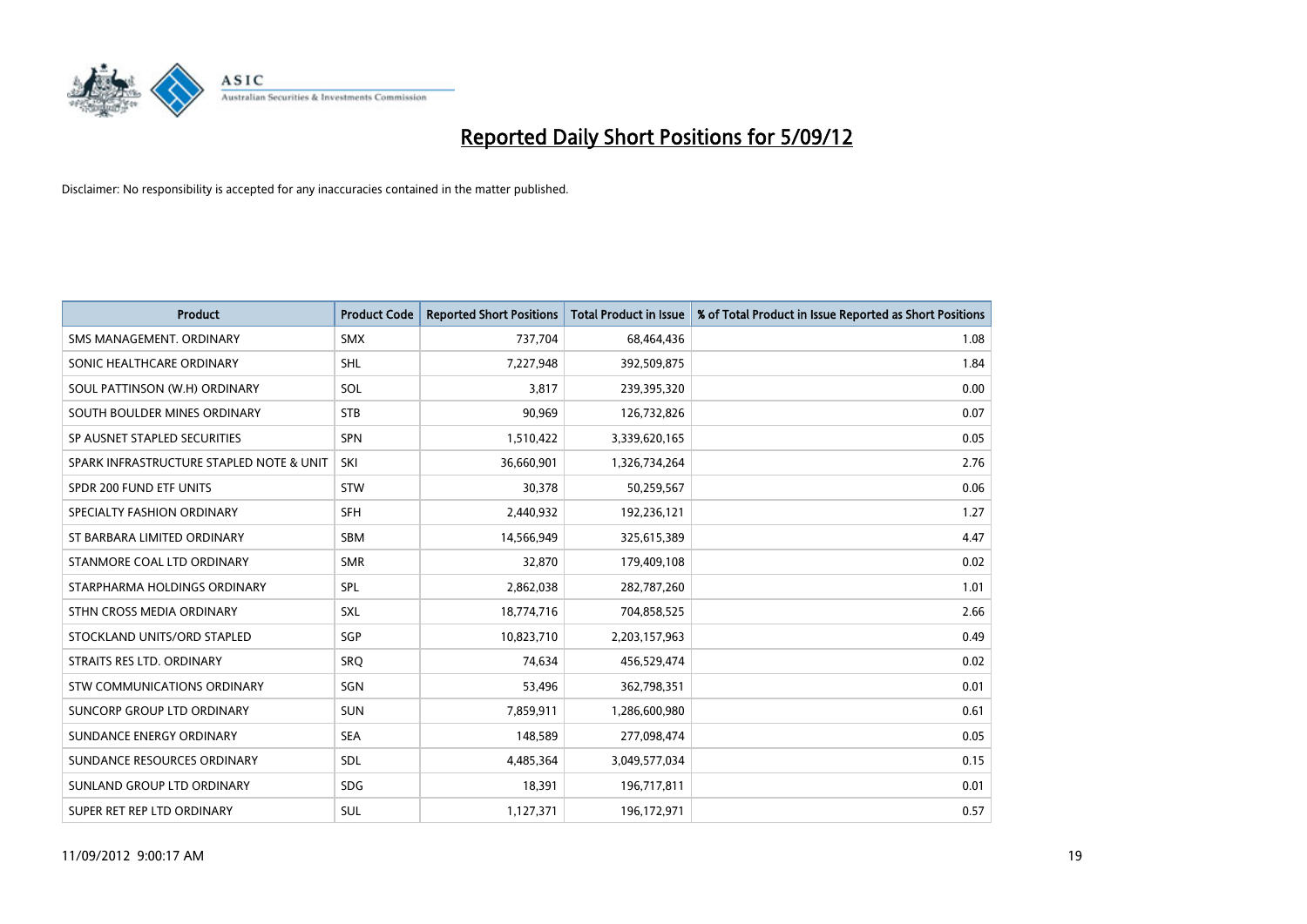

| <b>Product</b>                       | <b>Product Code</b> | <b>Reported Short Positions</b> | <b>Total Product in Issue</b> | % of Total Product in Issue Reported as Short Positions |
|--------------------------------------|---------------------|---------------------------------|-------------------------------|---------------------------------------------------------|
| SYD AIRPORT STAPLED US PROHIBIT.     | <b>SYD</b>          | 16,703,683                      | 1,861,210,782                 | 0.90                                                    |
| SYRAH RESOURCES ORDINARY             | <b>SYR</b>          | 25,373                          | 126,723,021                   | 0.02                                                    |
| TABCORP HOLDINGS LTD ORDINARY        | <b>TAH</b>          | 11,795,473                      | 730,113,969                   | 1.62                                                    |
| TANAMI GOLD NL ORDINARY              | <b>TAM</b>          | 206,102                         | 261,132,677                   | 0.08                                                    |
| TAP OIL LIMITED ORDINARY             | <b>TAP</b>          | 540,618                         | 241,295,311                   | 0.22                                                    |
| TASSAL GROUP LIMITED ORDINARY        | <b>TGR</b>          | 271,726                         | 146,304,404                   | 0.19                                                    |
| TATTS GROUP LTD ORDINARY             | <b>TTS</b>          | 8,164,080                       | 1,362,919,733                 | 0.60                                                    |
| TECHNOLOGY ONE ORDINARY              | <b>TNE</b>          | 2,500                           | 305,380,455                   | 0.00                                                    |
| TELECOM CORPORATION ORDINARY         | <b>TEL</b>          | 16,898,358                      | 1,856,780,364                 | 0.91                                                    |
| <b>TELSTRA CORPORATION, ORDINARY</b> | <b>TLS</b>          | 25,959,385                      | 12,443,074,357                | 0.21                                                    |
| TEN NETWORK HOLDINGS ORDINARY        | <b>TEN</b>          | 80,078,103                      | 1,437,204,873                 | 5.57                                                    |
| TERANGA GOLD CORP CDI 1:1            | <b>TGZ</b>          | 174,323                         | 162,197,999                   | 0.11                                                    |
| TEXON PETROLEUM LTD ORDINARY         | <b>TXN</b>          | 135,274                         | 245,039,848                   | 0.06                                                    |
| TFS CORPORATION LTD ORDINARY         | <b>TFC</b>          |                                 | 279,621,829                   | 0.00                                                    |
| THE REJECT SHOP ORDINARY             | <b>TRS</b>          | 2,776,358                       | 26,092,220                    | 10.64                                                   |
| THORN GROUP LIMITED ORDINARY         | <b>TGA</b>          | 115,824                         | 146,374,703                   | 0.08                                                    |
| TIGER RESOURCES ORDINARY             | <b>TGS</b>          | 2,507,323                       | 673,470,269                   | 0.37                                                    |
| TOLL HOLDINGS LTD ORDINARY           | <b>TOL</b>          | 19,200,938                      | 717,133,875                   | 2.68                                                    |
| TOX FREE SOLUTIONS ORDINARY          | <b>TOX</b>          | 31,681                          | 115,311,608                   | 0.03                                                    |
| TPG TELECOM LIMITED ORDINARY         | <b>TPM</b>          | 1,895,337                       | 793,808,141                   | 0.24                                                    |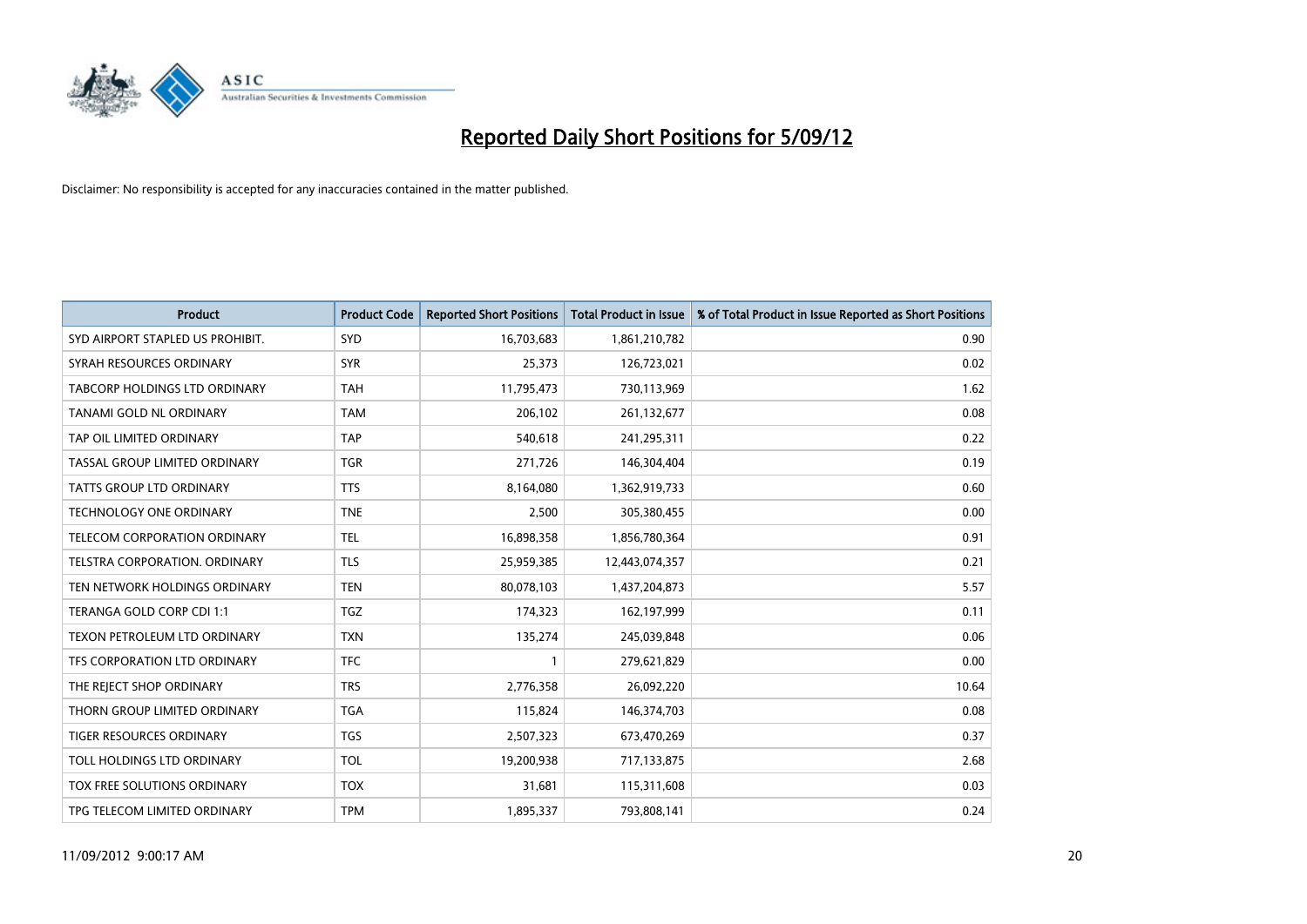

| <b>Product</b>                         | <b>Product Code</b> | <b>Reported Short Positions</b> | <b>Total Product in Issue</b> | % of Total Product in Issue Reported as Short Positions |
|----------------------------------------|---------------------|---------------------------------|-------------------------------|---------------------------------------------------------|
| <b>TRADE ME GROUP ORDINARY</b>         | <b>TME</b>          | 15,811                          | 395,745,510                   | 0.00                                                    |
| TRANSFIELD SERVICES ORDINARY           | <b>TSE</b>          | 5,166,472                       | 517,878,468                   | 1.00                                                    |
| TRANSPACIFIC INDUST, ORDINARY          | <b>TPI</b>          | 5,406,593                       | 1,578,509,032                 | 0.34                                                    |
| TRANSURBAN GROUP TRIPLE STAPLED SEC.   | <b>TCL</b>          | 8,939,126                       | 1,461,665,097                 | 0.61                                                    |
| TREASURY WINE ESTATE ORDINARY          | <b>TWE</b>          | 12,661,934                      | 647,227,144                   | 1.96                                                    |
| TROY RESOURCES LTD ORDINARY            | <b>TRY</b>          | 242,708                         | 89,462,649                    | 0.27                                                    |
| UGL LIMITED ORDINARY                   | UGL                 | 9,711,627                       | 166,315,038                   | 5.84                                                    |
| UNILIFE CORPORATION CDI 6:1            | <b>UNS</b>          | 186,653                         | 254,211,852                   | 0.07                                                    |
| <b>VENTURE MINERALS ORDINARY</b>       | <b>VMS</b>          | 135,674                         | 255,428,560                   | 0.05                                                    |
| <b>VIRGIN AUS HLDG LTD ORDINARY</b>    | <b>VAH</b>          | 38,427,120                      | 2,210,197,600                 | 1.74                                                    |
| VITERRA INC CDI 1:1                    | <b>VTA</b>          | 10                              | 68,629,939                    | 0.00                                                    |
| WAH NAM INT HLDG LTD ORDINARY          | <b>WNI</b>          | 2,086,116                       | 7,224,094,327                 | 0.03                                                    |
| WATPAC LIMITED ORDINARY                | <b>WTP</b>          | 48,649                          | 184,332,526                   | 0.03                                                    |
| <b>WDS LIMITED ORDINARY</b>            | <b>WDS</b>          | 7                               | 144,740,614                   | 0.00                                                    |
| WEBIET LIMITED ORDINARY                | <b>WEB</b>          | 3,633                           | 71,065,929                    | 0.01                                                    |
| WESFARMERS LIMITED ORDINARY            | <b>WES</b>          | 29,089,138                      | 1,006,582,930                 | 2.89                                                    |
| WESFARMERS LIMITED PARTIALLY PROTECTED | <b>WESN</b>         | 1,534,671                       | 150,555,880                   | 1.02                                                    |
| WESTERN AREAS NL ORDINARY              | <b>WSA</b>          | 10,638,504                      | 179,735,899                   | 5.92                                                    |
| WESTFIELD GROUP ORD/UNIT STAPLED SEC   | <b>WDC</b>          | 7,767,342                       | 2,260,505,450                 | 0.34                                                    |
| WESTFIELD RETAIL TST UNIT STAPLED      | <b>WRT</b>          | 26,240,047                      | 3,054,166,195                 | 0.86                                                    |